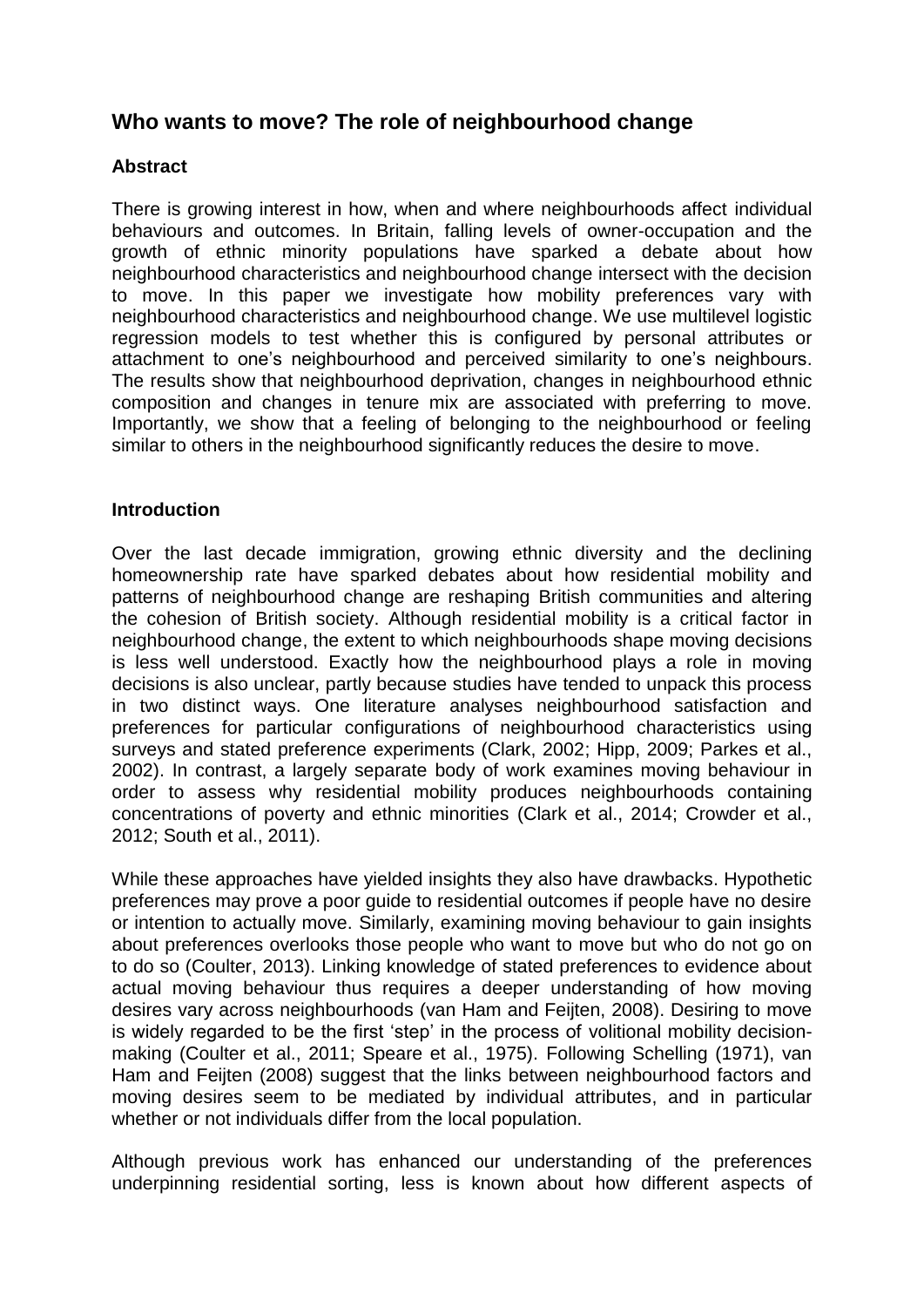neighbourhood change are linked to mobility decisions. Work by Feijten and van Ham (2008, 2009) highlights how moving preferences are shaped by the changing ethnic and tenure composition of neighbourhoods. Classic mobility theories suggest that these patterns may be mediated or further influenced by socio-economic factors and how people perceive their 'place' in the neighbourhood. People who feel that they belong to their neighbourhood are likely to have greater functional attachment and emotional bonds to their locality, making them less likely to want to leave (Livingston et al., 2010). Furthermore, ideas of 'homophily' suggest that people prefer neighbours like themselves, perhaps in part because some studies suggest that living in diverse neighbourhoods is associated with lower social capital and community cohesion (see Finney and Jivraj, 2013 for discussion).

These ideas have influenced British policymakers, who have long expressed concern that community attachment and cohesion can be adversely affected by neighbourhood ethnic change or an influx of poor households (Finney and Jivraj, 2013; Robson et al., 2008). These processes are thought to stimulate selective outward mobility and thus accelerate neighbourhood change, as encapsulated in debates about 'White Flight' (Kaufmann and Harris, 2013) and neighbourhood 'churn' in deprived communities (Robson et al., 2008). Testing the extent to which feelings of belonging and similarity mediate the relationships between individual attributes, neighbourhood characteristics and moving desires can thus provide important evidence about the mechanisms through which changes in neighbourhoods influence mobility decisions.

This paper aims to disentangle how individual attributes, the changing characteristics of neighbourhoods and feelings of neighbourhood belonging and similarity are associated with moving desires in England and Wales. We start by asking how different types of neighbourhood change are linked to moving desires, before testing whether these patterns are affected by individual attributes. We conclude by examining how preferences for residential mobility vary with perceptions of belonging to neighbourhoods and feeling similar to neighbours.

## **Theory and previous research**

#### *Neighbourhoods and residential mobility*

Decades of research have demonstrated that people move in order to adjust their housing consumption to meet their changing needs and preferences (Clark and Dieleman, 1996). These new demands often arise as a result of life course events, for example when transitions in household structure alter space requirements and create new dwelling or tenure preferences (Rossi 1955). Ronald's (2008) work shows that these preferences are not formed in a contextual vacuum as they are strongly shaped by social norms, ideologies and political interventions prioritising homeownership. Residential preferences are also highly relational as they are configured by biographical experience and the 'linked lives' of family members and friends. Many studies show that residential moves are influenced by the geography of kinship and social networks (Belot and Ermisch, 2009), as well as prior residential locations and experiences (Feijten et al., 2008).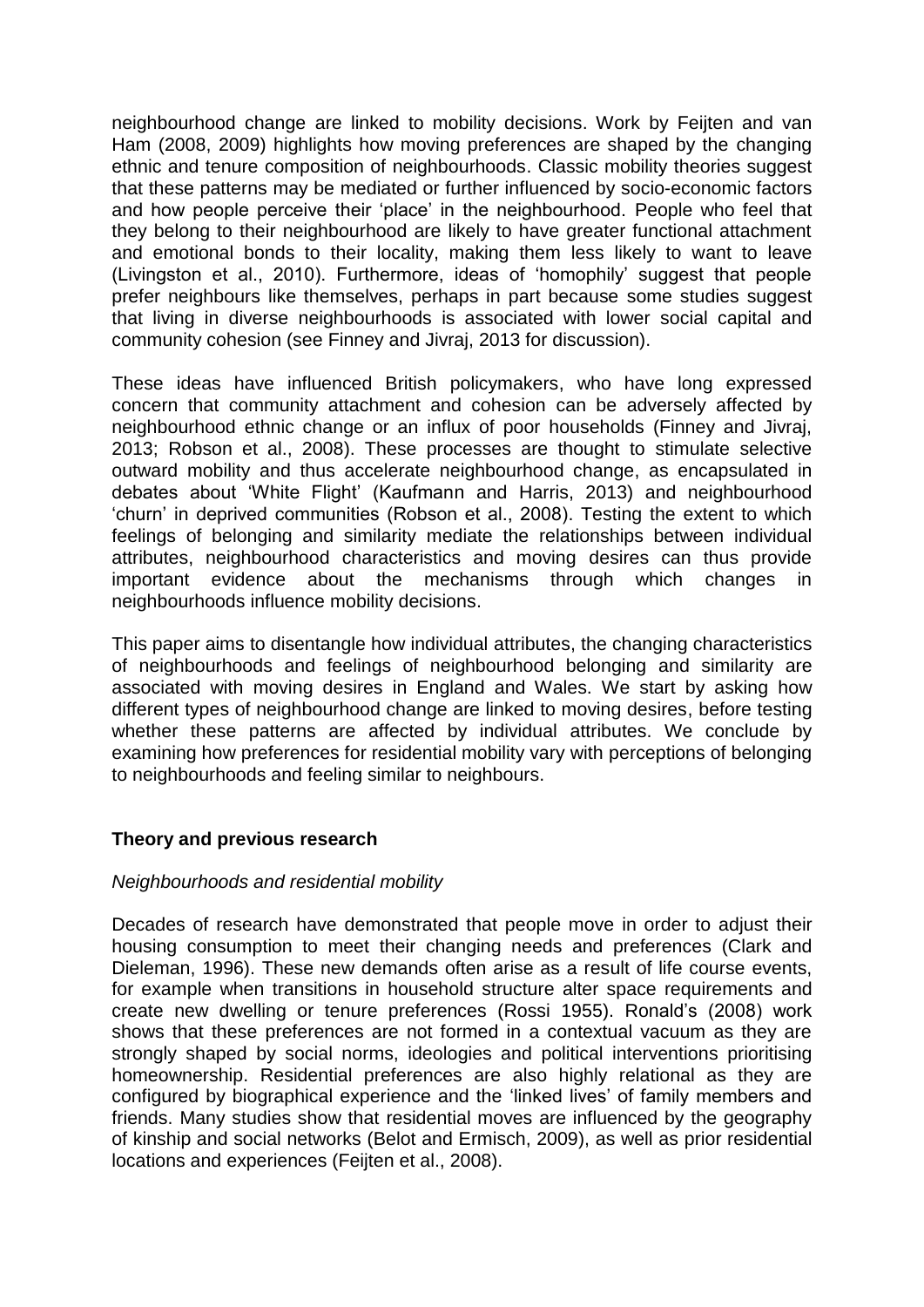Classic theories of residential mobility posit that a mismatch between desired and actual housing consumption creates residential disequilibrium. This generates dissatisfaction and stimulates the expression of a desire to move to a more suitable dwelling (Clark and Dieleman, 1996; Speare et al., 1975). This desire may, in time, be followed by a more concrete moving intention, plan or expectation (Coulter et al., 2011). Although many studies concentrate on the housing dimension of residential disequilibrium, Rossi (1955) argued that changing locational preferences brought about by life events or exogenous neighbourhood change can also stimulate residential stress, dissatisfaction and moving decisions. Moves are therefore about adjusting and improving neighbourhood attributes as well as one's housing conditions and proximity to family members and friends (Kearns and Parkes, 2003; Mulder, 2007).

Feijten and van Ham (2009) note that although substantial work has examined how neighbourhoods influence housing satisfaction (Hipp, 2009; Parkes et al., 2002), there is little consensus about how they affect residential mobility decisions. On the one hand Rabe and Taylor (2010) show that perceived and actual neighbourhood quality significantly influences moving decisions. Insights from studies of neighbourhood sorting suggest that a range of physical attributes (such as safety, service quality, cleanliness and access to green space), as well as neighbourhood reputation, are important factors in moving decisions (Hedman and van Ham, 2012; Permentier et al., 2009). On the other hand, studies by Clark and Huang (2004) and Clark and Ledwith (2007) found only modest associations between (dis)liking the neighbourhood and residential mobility.

There are several possible explanations for these divergent findings. Livingston et al. (2010) caution that quantitative studies often struggle to capture information about important 'experiential' variables such as housing history, neighbourhood evaluations or neighbourhood aspirations. Similarly, the geography of family or social networks may affect moving decisions in ways that cannot be easily observed (Mulder, 2007). The selectivity of movers further hinders attempts to uncover how neighbourhoods shape residential mobility. Many people who want to move do not go on to do so as they are restricted by micro-level factors (such as income) or constrained by structural conditions (for example housing availability) (Coulter, 2013). Indeed, the selective realisation of moving desires potentially explains why recent reviews highlight the lack of a simple connection between neighbourhood characteristics and mobility behaviour (van Ham et al., 2012; 2013). Van Ham and Manley (2012) suggest that this means that greater attention needs to be devoted to analysing people's preferences for moving between different types of neighbourhood.

Understanding how neighbourhoods shape moving decisions is complicated still further by the spatiality of housing markets. The standard neo-classical framework is still foremost in discussions of housing markets and the roles of consumption and credit markets (Maclennan, 2012). This model emphasises that households enter the housing market as renters and make utility maximising moves into homeownership as they accumulate resources. Although behavioural perspectives highlight the importance of 'less-rational' thinking and the contextualisation of economic decisions (Gibb, 2012; Smith, 2011), scholars agree that preferences for residential mobility are shaped by the interaction between the economic context, housing policies and the relative costs and attractiveness of owning and renting in particular places (Gibb,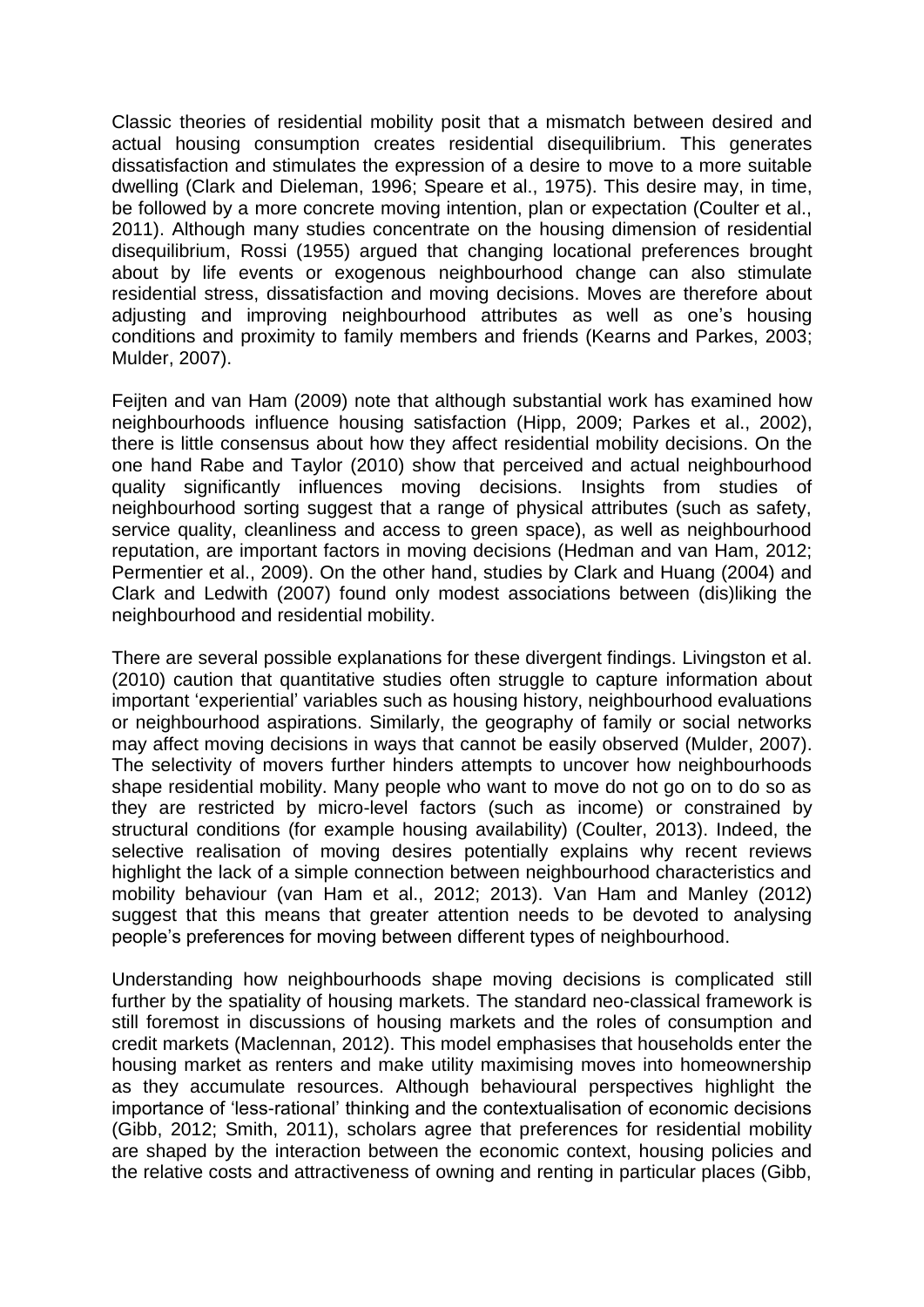2012). Neighbourhoods play a crucial role in this process as changes in the demographic or physical fabric of areas are bound up with economic processes such as gentrification or neighbourhood decline in ways that are often difficult to disentangle (see Glaeser et al., 2001; 2006.).

#### *Neighbourhood change and moving desires*

Important work by van Ham and Feijten (2008) together with stated preference experiments (Clark, 2002) suggest that preferences for residential mobility are shaped by the changing population composition of neighbourhoods. Studies of residential sorting demonstrate that different socio-economic groups tend to move between particular types of neighbourhood (Bailey and Livingston, 2008; Bailey, 2012; Crowder et al., 2012; Norman et al., 2005; Quillian, 2003; South et al., 2005). Within this literature there has been a particular focus on disadvantaged neighbourhoods where levels of satisfaction tend to be lower (Parkes et al., 2002). Feijten and van Ham (2009) posit that people tend to avoid living in these areas as they are perceived to have a poorer reputation, more problems with crime, a lower quality built environment and less adherence to mainstream values and norms (for example regarding work or family formation). These concerns are likely to be particularly influential for more affluent individuals who have greater freedom to choose where to live.

Housing tenure mix may also shape residential mobility decisions by affecting how people perceive neighbourhoods. US research argues that people eschew places with a high proportion of renters because renting is thought to be associated with greater population turnover and fewer of the physical and social investments (for example in building maintenance or community ties) that make neighbourhoods desirable places to live (Coulson et al., 2003; DiPasquale and Glaeser, 1999; Hipp, 2009). Renters tend also to have fewer resources than owners and thus a high proportion of renters in a neighbourhood may act as a proxy for low socio-economic status. Taken together these mechanisms suggest that people may be particularly likely to want to leave neighbourhoods where owner-occupation is rare or becoming less common.

A large literature has established that residential mobility is configured by the changing ethnic composition of neighbourhoods (Crowder et al., 2012). Although some diverse and gentrifying areas attract movers (for example Inner London), in general it is thought that people tend to seek to leave neighbourhoods with a high proportion of ethnic minorities (van Ham and Feijten, 2008). There are a number of reasons why this might be the case. On the one hand, discrimination and ideas of White Flight suggest that some people may view ethnically concentrated neighbourhoods and places experiencing an influx of minorities to be undesirable places to live (Kaufmann and Harris, 2013). On the other, the racial proxy hypothesis posits that minorities' weaker economic position means that they are channelled into less desirable neighbourhoods with poorer services and a lower quality built environment (van Ham and Feijten, 2008). A growing concentration of minorities in a neighbourhood could therefore generate residential stress and dissatisfaction by signalling socio-economic decline and growing social disorganisation (Feijten and van Ham, 2009). If the racial proxy hypothesis is correct then there will not be any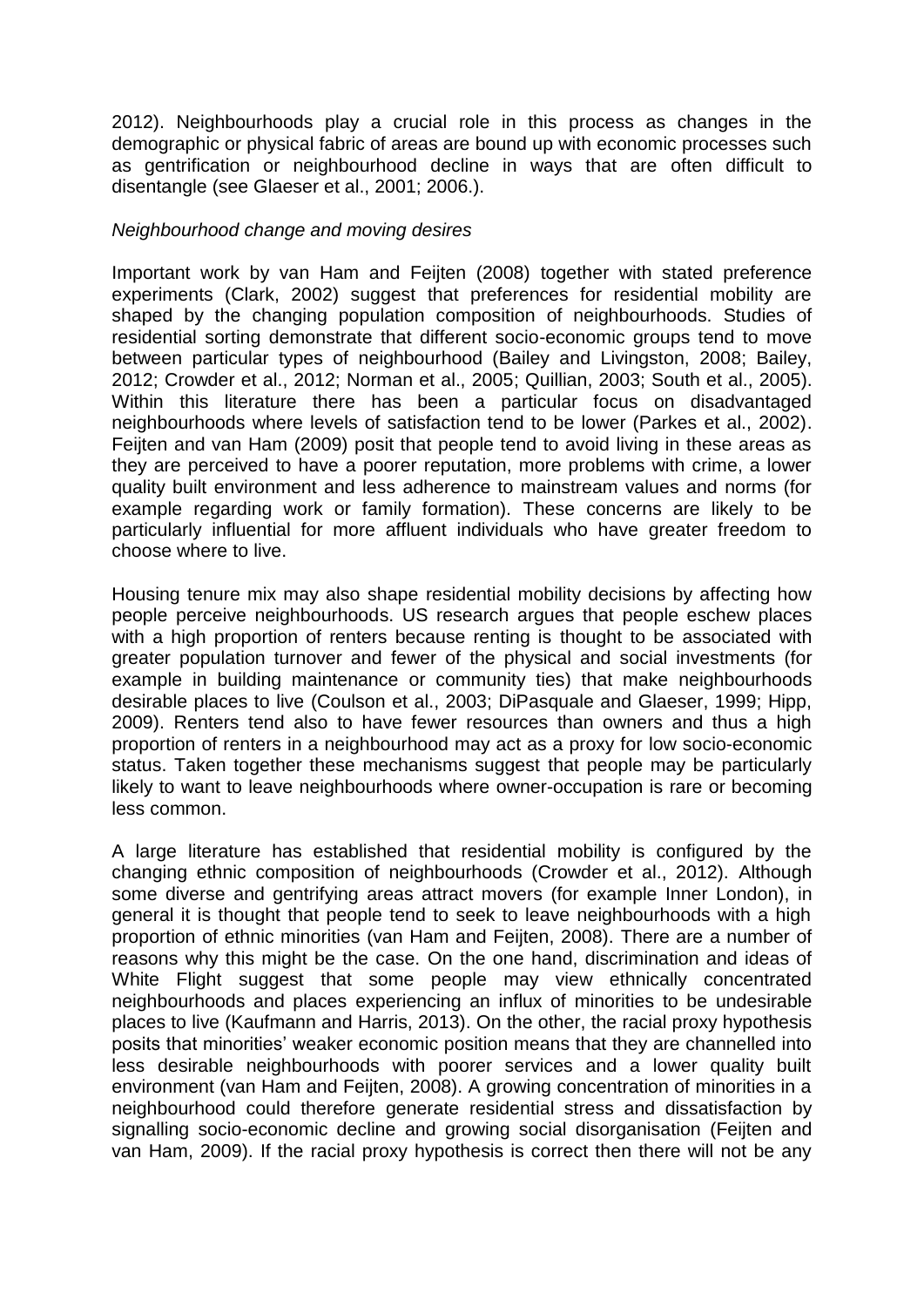significant associations between ethnic change and moving desires after controlling for socio-economic deprivation.

Taken together these points lead to our first hypothesis:

*H1: The likelihood of desiring to move is greater in neighbourhoods with (a) an increasing proportion of ethnic minorities and (b) an increasing proportion of renters.*

Our understanding of neighbourhood sorting was significantly advanced by Schelling's (1971) theory that moving behaviour is shaped by the interaction between individual attributes and neighbourhood characteristics. Schelling's work and extensions by Clark (1991), Ihlanfeldt and Scafidi (2002) and Clark and Fossett (2008) showed that minor group differences in preferences regarding the ethnic composition of neighbourhoods can have large aggregate effects. An important component of Schelling's model is that people for the most part do not want to be a minority in their neighbourhood. This means that people may be particularly likely to want to leave neighbourhoods where they differ from the flow of incomers (Feijten and van Ham, 2009).

There are various reasons to expect the associations between neighbourhood change and preferences for residential mobility to be mediated by individual attributes. Public debates about White Flight and ethnic segregation suggest that whites will be more likely than ethnic minorities to want to leave neighbourhoods with an increasing concentration of minorities because people prefer to live with individuals from a similar ethnic background (Finney and Simpson, 2009; Kaufmann and Harris, 2013). Although this is often interpreted negatively as a preference for segregation and 'parallel lives', ethnic clustering can also improve ethnic minorities' access to specialised services and cultural facilities whilst fostering a shared sense of community (Peach, 1996).

Tenure change may also have different implications for homeowners and renters. Homeowners are particularly likely to value neighbourhoods with a high proportion of owners if renting negatively affects housing values by increasing population churn and social disorganisation, reducing community cohesion and lowering the quality of the built environment (DiPasquale and Glaser, 1999). This means that homeowners will be more likely than renters to want to leave areas where renting is becoming more common. By contrast, evidence that people tend to move to more advantaged neighbourhoods suggests that preferences for clustering may not apply in the same way to socio-economic status (Clark et al., 2014).

The above discussion suggests a second set of hypotheses:

*H2a: Ethnic minorities will be less likely than whites to desire to leave neighbourhoods with an increasing proportion of ethnic minorities. H2b: Renters will be less likely than owner-occupiers to desire to leave neighbourhoods with an increasing proportion of renters.*

Despite the proliferation of neighbourhood effects research few quantitative studies have examined how subjective place attachments and perceived similarity to neighbours may affect moving decisions and perhaps mediate or moderate the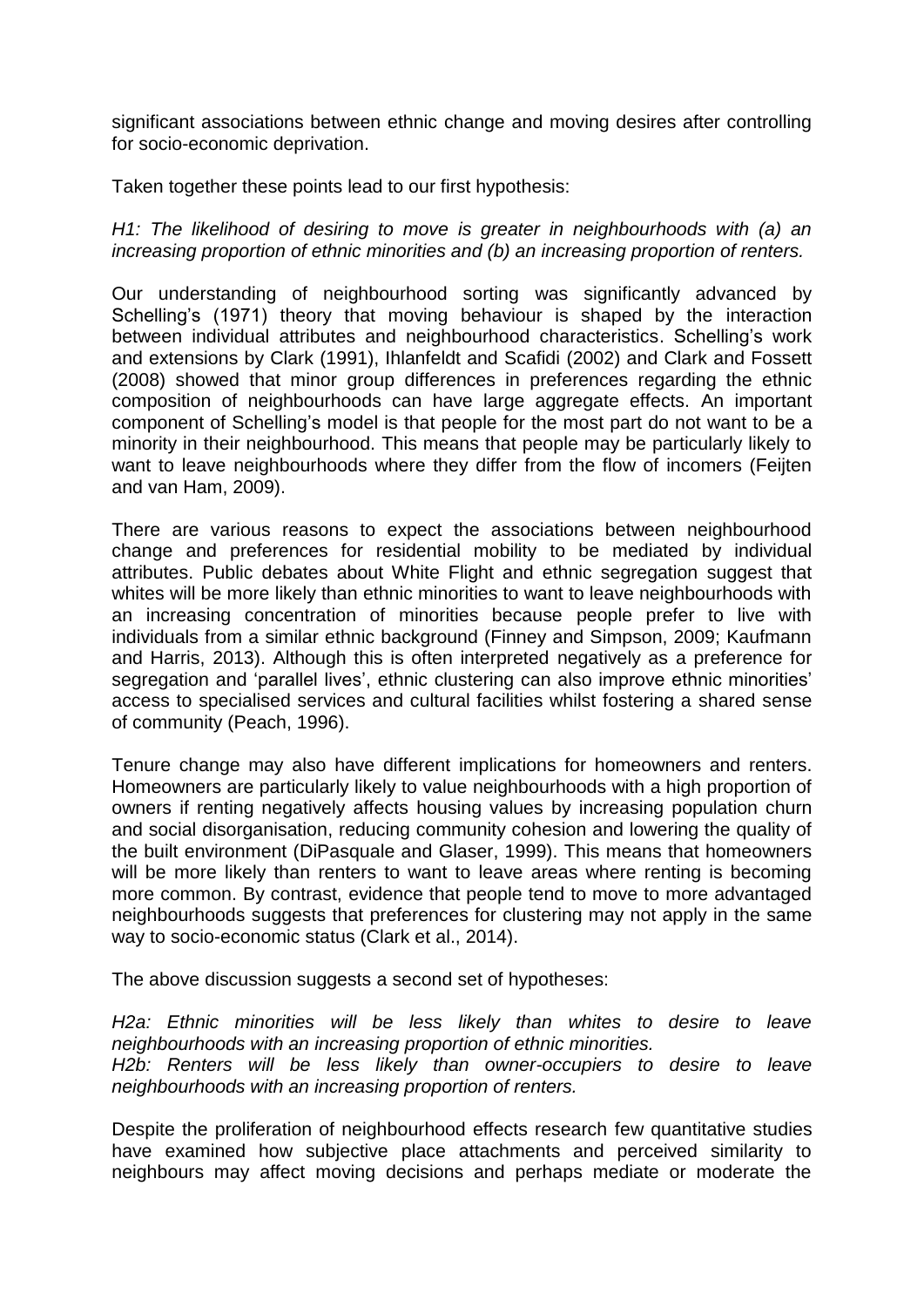influence of neighbourhood change. Broadly speaking, people who feel that they belong to their neighbourhood are likely to be more emotionally and functionally attached to it, more satisfied and thus less likely to want to leave (Livingston et al., 2010). The residential stability and community cohesion that high levels of place attachment are thought to foster explains why British policymakers are interested in understanding who feels that they 'belong' to diverse and dynamic neighbourhoods (Finney and Jivraj, 2013).

Social capital theories and ideas of homophily suggest that successful and desirable neighbourhoods are characterised by strong ties, common values, collective identities and high levels of participation in community/neighbourhood programs (Coleman, 1988). Notions of social disorganisation suggest that these features may be least prevalent when people feel that they have little in common with their neighbours, perhaps due to high population turnover or ethnic diversity. Although successful neighbourhoods are about more than social capital and methods of social interaction are rapidly changing (Forrest, 2012), in general we can expect people who feel that they have more in common with their neighbours to be less likely to want to move.

These points suggest a final hypothesis:

*H3: Individuals who feel that they belong to the neighbourhood or are similar to their neighbours have a lower likelihood of desiring to move than those who do not report belonging to the neighbourhood or feeling similar to their neighbours.* 

## **Data and Methods**

#### *Survey data*

**.** 

This study used data from the United Kingdom Household Longitudinal Study (UKHLS). UKHLS began in 2009 when a nationally representative sample of 50,000 adults from 30,000 households completed wide-ranging face-to-face interviews between January 2009 and December 2010 (Buck and McFall, 2012). In addition to the general population sample UKHLS includes an 'Ethnic Minority Boost' designed to oversample ethnic minorities (McFall, 2013). Although UKHLS is a panel survey, in this study we draw only on data gathered in the first wave. This is because all first wave interviews were conducted during the period for which we can measure neighbourhood change.

We began by extracting data from all adults completing full interviews in England and Wales. One respondent was then randomly selected from each household, with priority assigned to the main household decision-makers. These were defined as the owners/renters of the dwelling and their partners. Selecting one person per household enables us to concentrate on the relationship between neighbourhood characteristics and moving desires without assuming that individuals are independent within households (Coulter et al., 2012; Steele et al., 2013)<sup>1</sup>. A handful

<sup>&</sup>lt;sup>1</sup> A downside of this approach is that we are unable to examine the interdependence of moving preferences within households.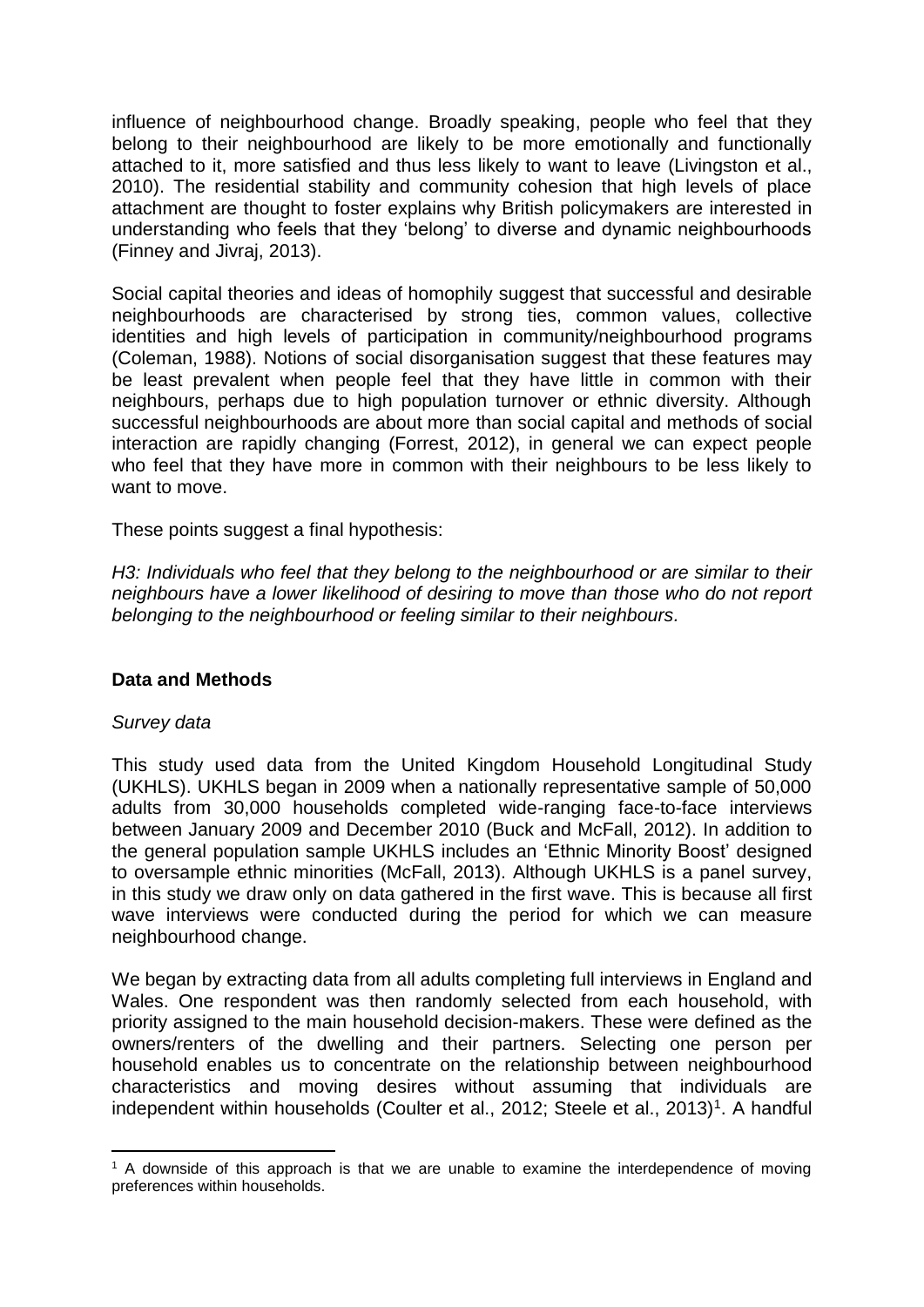of cases (1.9%) with missing data on key variables were then discarded to leave 25845 respondents.

The dependent variable was taken from the answer to the question: *If you could choose, would you stay here in your present home or would you prefer to move somewhere else*? Although this question does not explicitly ask whether respondents would like to change neighbourhoods, it does guide people to report their moving preferences regardless of whether or not they perceive these to be feasible (Buck, 2000). This allows us to pick up those individuals who want to move but who feel unable to do so due to micro-level restrictions (for example inadequate income or caring duties) or broader constraints (such as the availability or cost of alternative housing). In line with previous work 'don't know' responses (0.7% of cases) were treated as indicating no moving desire (Coulter et al., 2011).

Answers to a confidential self-completion extension questionnaire were then used to define two perceptual variables. We coded dummy indicators of 'belonging' and 'similarity' to identify respondents who (strongly) agreed with the statements *I feel like I belong to this neighbourhood* and *I like to think of myself as similar to the people who live in this neighbourhood*. Although the self-completion questionnaire was delivered to all respondents, Lynn et al. (2012) show that around 15% failed to return it. We therefore designated the 20728 respondents who did complete these questions to be the 'analytic sample' used for all modelling work.

Using previous literature we identified a range of personal and dwelling attributes likely to be associated with moving desires (Buck, 2000; Coulter et al., 2011). Definitions and summary statistics for these variables are presented in Table 1. To check whether the analytic sample are a selective subset of all respondents Table 1 compares their attributes (columns four and five) with those of all wave one respondents (columns two and three). The analytic sample appears to be broadly representative although there is a minor underrepresentation of singles, individuals in poor health, people with no qualifications, ethnic minorities, renters and people living in flats. Although some of these groups are known to be particularly prone (not) to move (for example private renters tend to be highly mobile), the level of underrepresentation is so slight it is unlikely to severely bias the results (see the Methods subsection for further discussion of selectivity). Before running the analyses all continuous predictors in Table 1 were centred on their grand means.

\*\*\* Table 1 about here \*\*\*

## *Neighbourhood information*

To derive neighbourhood variables we attached micro-geographic identifiers to UKHLS records. Although it is well-known that neighbourhoods are not objective entities and that the scale at which they are defined can affect results (van Ham and Manley, 2012), we defined neighbourhoods pragmatically as 2011 census Lower Layer Super Output Areas (LSOAs). LSOAs are aggregations of output areas designed to contain an average of 1500 individuals and 600 households in an area that is relatively socially homogenous and bounded by meaningful borders such as roads or railways (ONS, 2012).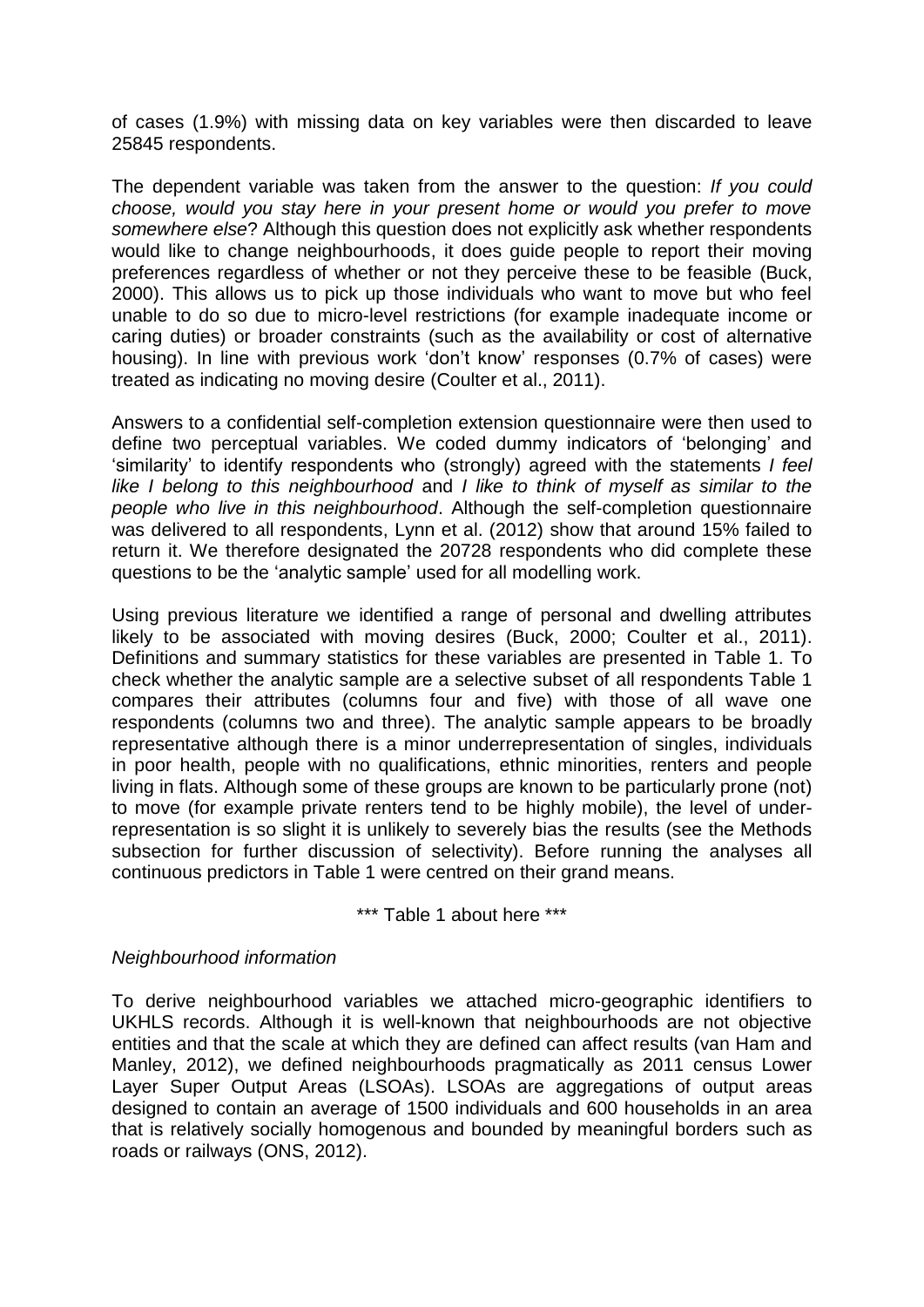We use LSOAs for two reasons. First, LSOAs are the finest granular scale at which 2011 census geographic identifiers can be merged on to UKHLS. Second, LSOAs were designed to be consistent through time and 96.5% had identical boundaries at the 2001 and 2011 censuses. Where boundary changes have taken place these typically consist of merges and splits which were resolved by aggregating LSOAs before computing neighbourhood attributes (ONS, 2012). We do not use UKHLS data from Scotland and Northern Ireland as the available census geography is inconsistent with LSOAs.

Neighbourhood characteristics were defined using data from the 2011 census, while neighbourhood changes were defined as the percentage point change occurring between the 2001 and 2011 censuses. As all UKHLS interviews were conducted in 2009-2010 these measures should capture the conditions experienced by respondents. We defined three types of neighbourhood characteristic: the percentage of ethnic minorities, the percentage of renter households and the level of neighbourhood deprivation. As white immigration has been marked and politically potent since 2001 we defined ethnic minorities as all ethnic groups excepting White Britons. We do not disaggregate the proportion of specific minority groups in each neighbourhood as many LSOAs contain few minorities and this makes it difficult to fit and interpret complex cross-level interaction effects. Although we therefore cannot disaggregate how different minority groups experience and respond differently to neighbourhood change, our focus on White Britons is important as the preferences of the majority group strongly affect aggregate patterns of residential mobility (Kaufmann and Harris, 2013).

Neighbourhood deprivation was defined using the Carstairs Index. This uses 2011 census data on the proportion of overcrowded households, persons of low social class, households without car access and the male unemployment rate to classify LSOAs (Norman et al., 2005). Each of these input variables is first standardised in relation to national levels using z-scores. The four unweighted scores are then summed for each LSOA to yield an index where 0 corresponds to the national average and higher (lower) scores indicate more (less) deprived LSOAs (Norman et al., 2005). By controlling for Carstairs score in 2011 we are thus able to capture the effects of some of the economic dimensions of neighbourhoods that may be correlated with the demographic or tenure changes specified in the hypotheses. We do not control for 2001-2011 change in deprivation because Carstairs score is a relative measure of neighbourhood characteristics which could be affected by processes and changes external to the LSOA. Full definitions and summary statistics for all neighbourhood variables are presented in Table 2. The table shows that analytic sample members live in very similar types of neighbourhood to the full sample of respondents.

\*\*\* Table 2 about here \*\*\*

*Methods*

We estimated a series of random intercept logistic regression models where the dependent variable is desiring to move and respondents are nested in neighbourhoods (Snijders and Bosker, 2012). Given the low number of individuals nested within each LSOA (mean 1.8) we assumed that the effects of the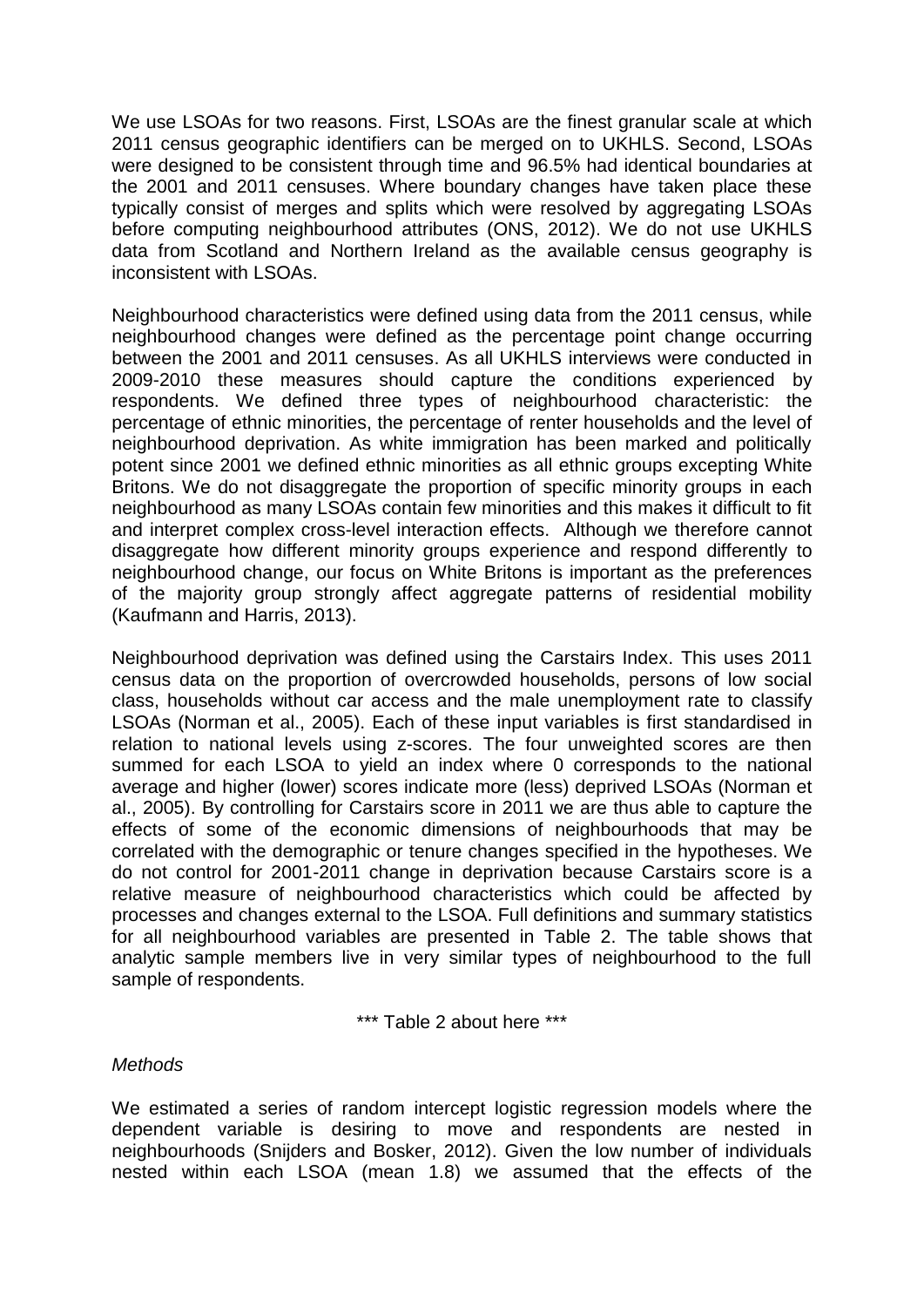independent variables are consistent across neighbourhoods. The fixed part of the models contain personal, dwelling and neighbourhood attributes as well as measures of neighbourhood change and cross-level interactions between individual attributes and neighbourhood variables. The random part contains a parameter allowing the intercept to vary randomly across neighbourhoods (van Ham and Feijten, 2008 for further exposition). This framework allows us to estimate the proportion of residual variation in moving desires located at the neighbourhood level. All models were estimated in Stata 13.1 using adaptive quadrature methods. Although we anticipated that there might be a 'London effect' driven by the capital's unique demography, this hypothesis was not supported by further analysis<sup>2</sup>. We thus report models for individuals living throughout England and Wales.

The models were built up sequentially using tests of model deviance to check the explanatory contribution of each variable. Several additional procedures were then used to ensure that the results are as robust as possible. To help account for selective non-response we included measures of health, employment status, access to cars and dwelling type in the models. Previous research has shown these variables to strongly correlate with non-response (Lynn et al., 2012) and controlling for them should thus reduce bias. We also reran the models for all UKHLS respondents (Appendix Table A1) and compared the results with those obtained from identical models run on the analytic sample (Table 3). Fortunately the results are almost identical. Last, although UKHLS includes non-response weights and indicators to account for survey design (McFall, 2013), how to use this information in multilevel logistic regression is not well understood. We therefore reran our analyses as weighted single-level models (Appendix Tables A2). Comparing these estimates with their multilevel equivalents (Table 3) and unweighted single-level models (not presented) provided no evidence for any systematic design or non-response effects on the main findings. We therefore conclude, insofar as is possible, that our findings are not biased by selective non-responsive.

# **Analysis**

## *Base models*

We began by fitting a null model containing an overall intercept (*β<sup>0</sup>* in Table 3) and a random effect term (*U0j* in Table 3) to capture neighbourhood-level deviation from the population average probability of desiring to move. Including *U0j* allows the calculation of the Variance Partition Coefficient (VPC) estimating the proportion of residual variability in moving desires located at the neighbourhood level (Snijders and Bosker, 2012). The null VPC shows that about 7.3% of the total variance in moving desires is located at the neighbourhood level. This could be due to differences in population composition or the effects of neighbourhood characteristics.

\*\*\* Table 3 about here \*\*\*

Model 1 in Table 3 adds personal attributes to the null model, almost halving the VPC. This indicates that differences in population composition are a very important

**<sup>.</sup>** <sup>2</sup> This may be partly because sample size limitations limit the statistical power of regional analysis.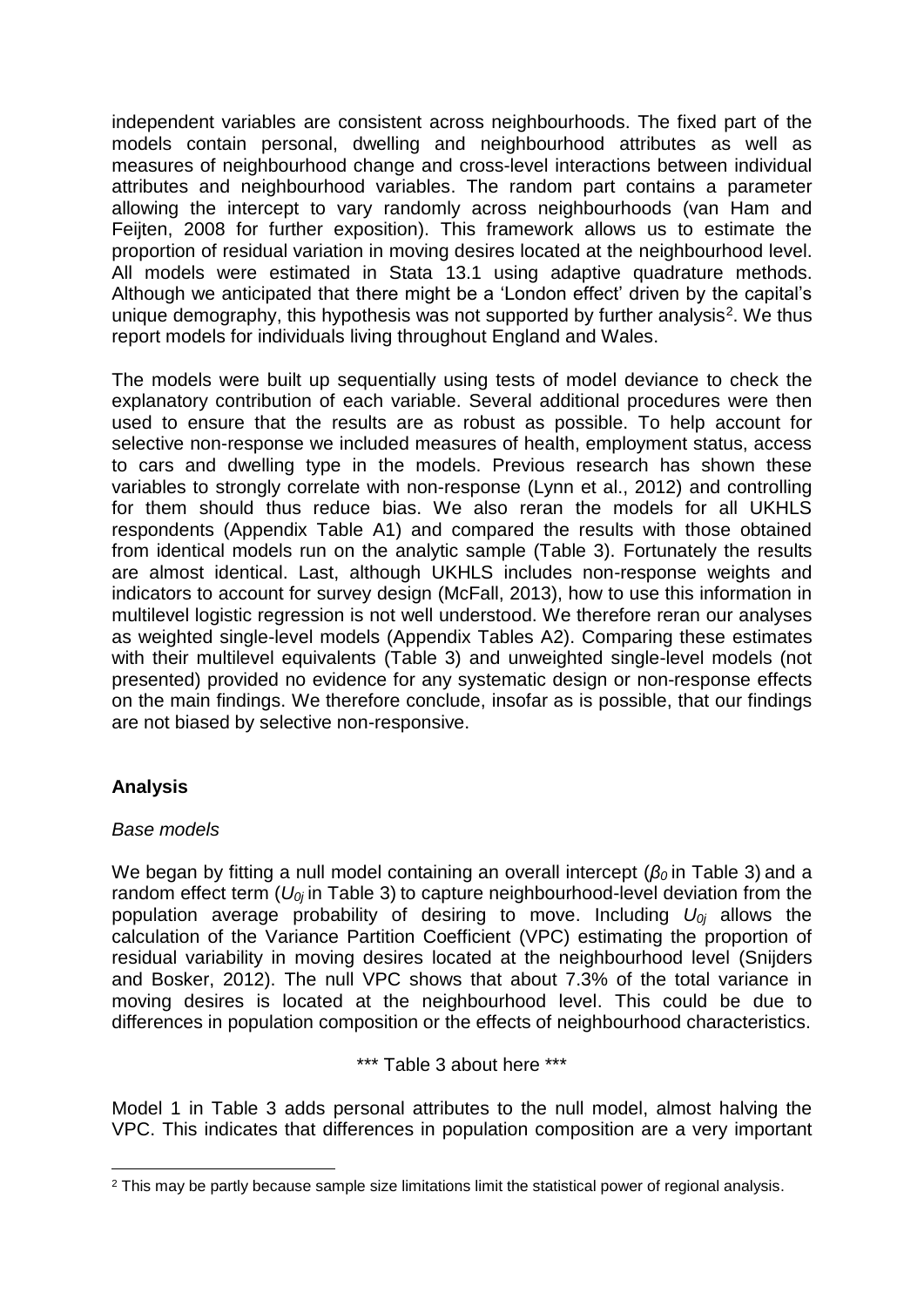reason why moving desires vary across neighbourhoods. Model 1 shows that age has a negative relationship with desiring to move. Singles and cohabitants are more likely to desire to move than married individuals. People with school-level qualifications are the most likely to desire to move and neither employment nor incomes have a significant link with moving preferences. The costs and stress of residential mobility probably explain why having relocated in the last year is associated with a lower propensity to desire to move (Coulter, 2013). Importantly, moving preferences vary by ethnic background. Individuals of mixed, black or other backgrounds are significantly more likely to desire to move than White Britons, while the inverse is true for Asians<sup>3</sup>. However Model 1 cannot yet tell us whether this is because different ethnic groups tend to live in different types of neighbourhood.

Model 2 adds dwelling attributes and shows that private renters are more likely to desire to move than owner-occupiers. A shortage of dwelling space and living in flats, especially with children, is associated with desiring to move. These effects and many of the effects of the personal controls remain fairly stable across the subsequent models.

Model 3 controls for neighbourhood deprivation as well as the proportion of ethnic minorities and renters in the neighbourhood. Cross-level interaction effects examine whether the effects of these neighbourhood characteristics vary with individual attributes. Adding neighbourhood characteristics reduces the VPC to 3.0%, indicating that only a little of the residual variation in moving desires across neighbourhoods relates to their socio-economic composition, ethnic diversity and tenure mix. Variation in the population composition of neighbourhoods seems to be a more important reason why residential mobility preferences vary across space.

Model 3 shows that living in deprived neighbourhoods is associated with desiring to move. As income rises the positive effects of neighbourhood deprivation increase, indicating that better off individuals are particularly likely to want to leave deprived areas. Interestingly, neighbourhood tenure mix has no significant relationship with desiring to move. While renters are more likely to want to move than homeowners it seems that high levels of renting in an area do not greatly influence moving preferences, even amongst homeowners whose housing wealth is affected by neighbourhood conditions. This may be because the British rental sector is very diverse and thus the impacts of high levels of renting could vary with neighbourhood desirability, rental costs and the relative mix of social and private rental units. Unfortunately it is difficult to examine this without survey responses from many individuals per neighbourhood and richer spatial data than is collected by the census.

Looking at the main effects of ethnicity we see that Asians are significantly less likely than White Britons to want to move, while the inverse is true for those of 'other' ethnicities. As ethnicity is interacted with the percentage of minorities in the neighbourhood these results refer to individuals living in homogenous White British neighbourhoods. By contrast, the 'percent minorities' effect indicates that White Britons are increasingly likely to want to move as the proportion of minorities in the

<sup>1</sup> <sup>3</sup> It is important to note that these are heterogeneous categories that collapse together distinctive subgroups (for example Indians, Pakistanis, Bangladeshis and Chinese in the Asian category). Unfortunately the sample size restricts further disaggregation.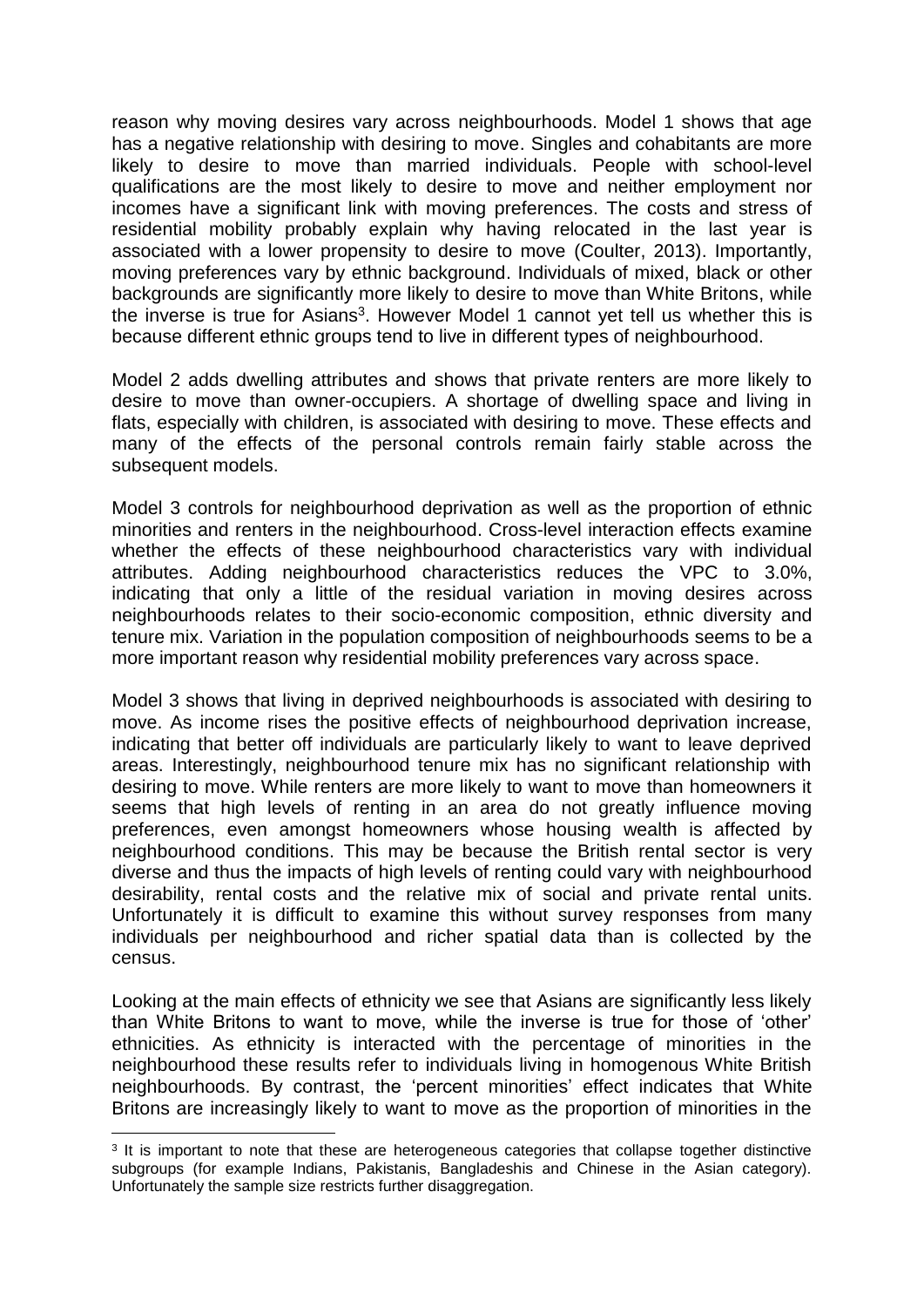neighbourhood rises. The interaction terms suggest that this positive association is attenuated for most ethnic minority groups. On the one hand these results show that residential mobility preferences vary across ethnic groups and between individuals of the same ethnicity who live in neighbourhoods with differing proportions of ethnic minorities. On the other, the magnitude of these ethnic differences is surprisingly small.

## *Hypothesis 1: Neighbourhood change*

Model 4 tests H1 by introducing variables measuring the percentage point change in ethnic minorities and renters between 2001 and 2011. Adding these variables seems to weaken the association between neighbourhood ethnic composition and moving desires<sup>4</sup> . In support of H1 we find that people living in neighbourhoods with an increasing proportion of ethnic minorities or renters are more likely to want to move. This suggests that neighbourhood dynamism may matter for residential mobility decisions. The first panel of Table 4 quantifies these effects by showing the predicted probability of desiring to move in three hypothetical neighbourhoods holding all covariates at their sample means. Column three shows the predicted probability in neighbourhoods undergoing mean ethnic (row one) or mean tenure (row two) change between 2001 and 2011, while columns two and four give predictions for neighbourhoods experiencing levels of change one standard deviation below and above the mean respectively<sup>5</sup>. The first row shows that a one standard deviation increase in the proportion of minorities is associated with a 3% rise in the probability of desiring to move. The second row shows that a similar but slightly weaker pattern holds for increasing renting.

## \*\*\* Table 4 about here \*\*\*

## *Hypothesis 2: Individual attributes and neighbourhood change*

Model 5 tests H2 by interacting individual ethnicity (tenure) with neighbourhood ethnic (tenure) change. When these interactions are added the proportion of ethnic minorities and renters are significantly and negatively associated with moving desires. The main effects of ethnicity remain strongly negative for Asians in Model 5, indicating that Asians have a particularly low propensity to want to move. In support of H2a the ethnic change parameter (which now refers to White Britons) shows that White Britons are more likely to want to move from neighbourhoods as the proportion of minorities increases. Most of the ethnic interaction effects are insignificant but they do suggest that the positive effects of ethnic change are slightly more muted for minorities, most notably Asians.

These patterns are more clearly visible from the second panel of Table 4. The probability that White Britons want to move is 8% higher in neighbourhoods with a one standard deviation above the mean increase in minorities as compared with neighbourhoods one standard deviation below the mean. By contrast, the predicted probability that ethnic minorities want to move increases by only 2-4% moving from

**<sup>.</sup>** <sup>4</sup> Note that we must be cautious when comparing log-odds coefficients across models (Mood, 2010).

<sup>5</sup> Means and standard deviations are shown in Table 2.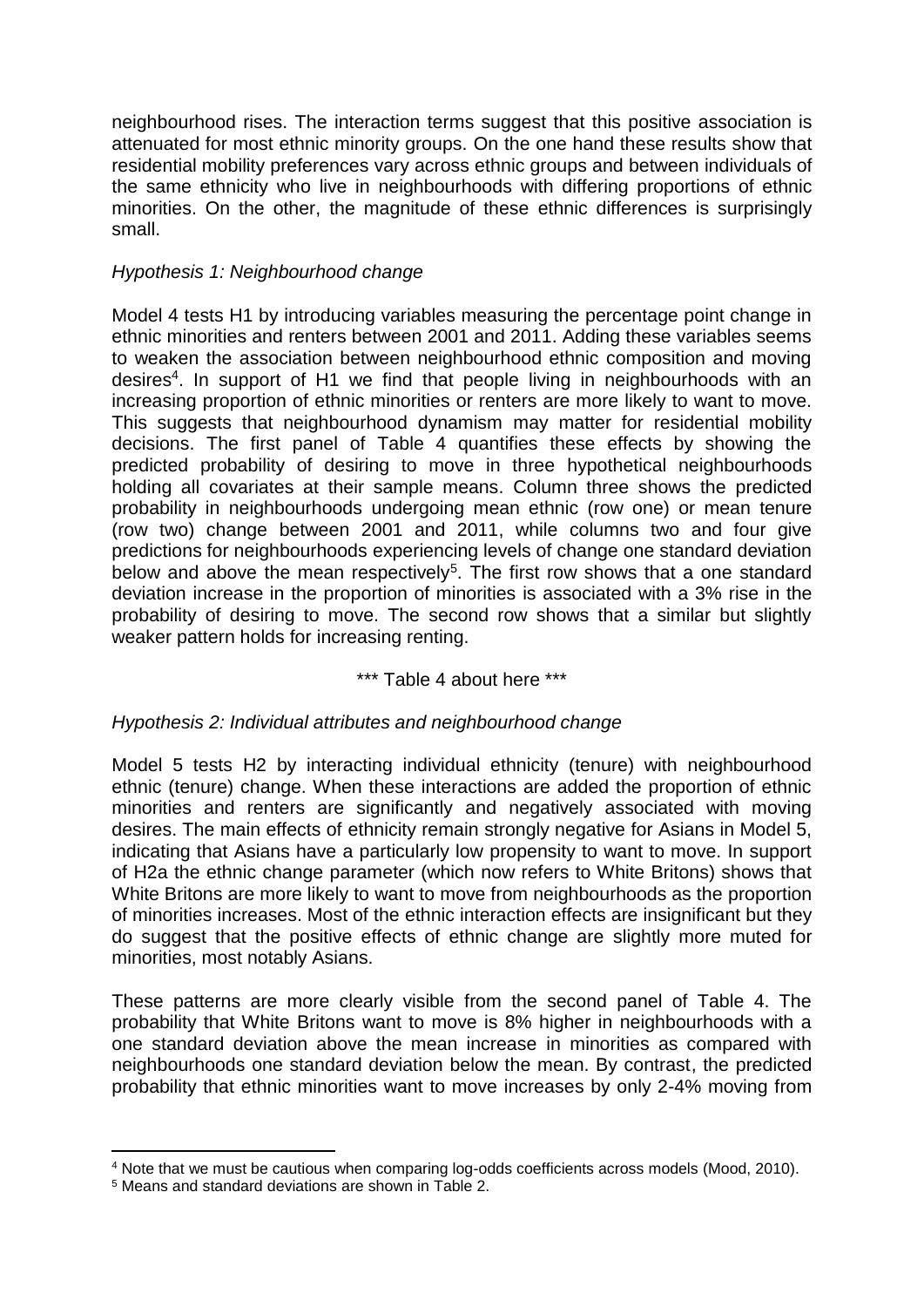left to right across the neighbourhood profiles $6$ . Overall these results are broadly consistent with the idea that people like to 'fit in' with their neighbours. However the size of this effect is rather small and cross-level interactions between individual ethnicity and neighbourhood ethnic change seem to be a fairly minor explanation of mobility preferences.

Model 5 in Table 3 and the third panel of Table 4 provide weaker support for H2b. The main effects of tenure indicate that private renters are significantly more likely than owner-occupiers to want to move in homeownership dominated neighbourhoods. Table 4 shows that the predicted probability of wanting to move is 6% higher for private renters as compared with owner-occupiers in neighbourhoods with a one standard deviation below the mean increase in renters between 2001 and 2011. The main effect of tenure change shows that an increasing proportion of renters is associated with a rising probability that owner-occupiers want to move. Table 4 shows that owner-occupiers are 2% more likely to want to move when there is a standard deviation rise in the increase in the proportion of renters in the neighbourhood. However, the weak and insignificant interaction effects in Model 5 suggest that there is not a great deal of difference in how owners and renters respond to tenure change. This is borne out by Table 4 and indeed across all the models we find little evidence to suggest that owner-occupiers are especially prone to want to leave more mixed tenure neighbourhoods.

# *Hypothesis 3: Belonging and similarity*

Model 6 introduces dummies for belonging to the neighbourhood and feeling similar to neighbours. Adding these variables renders ethnicity insignificant, hinting that ethnic differences in perceived belonging and similarity may be a reason for ethnic variation in moving preferences across neighbourhoods. The VPC also falls to an insignificant 2.0% in Model 6.

Model 6 supports H3 as belonging to the neighbourhood and feeling similar to one's neighbours greatly reduces the likelihood of desiring to move. Table 4 shows that people have a 20% lower probability of wanting to move if they feel they belong to their neighbourhood than if they feel they do not belong. Slightly smaller but still highly significant differences are evident for feeling similar to neighbours. This shows that place attachment expressed through feelings of belonging and a perception of 'fitting in' with one's neighbours are powerful correlates of not wanting to move. The magnitude of these effects suggests that whether neighbourhoods are perceived to support residents' identities and sense of community and commonality may constitute a more important 'neighbourhood effect' on residential mobility than local population change.

Importantly, higher levels of ethnic and tenure change still significantly predict wanting to move in Model 6. There are two ways to interpret this evidence. On the one hand it could reflect the selection of more mobile people into more dynamic neighbourhoods. However as we control for a wide range of personal attributes, including duration of residence, it seems plausible that there are also contextual

**<sup>.</sup>** <sup>6</sup> The large confidence intervals for 'other ethnicities' means we should be circumspect about interpreting their predicted probabilities.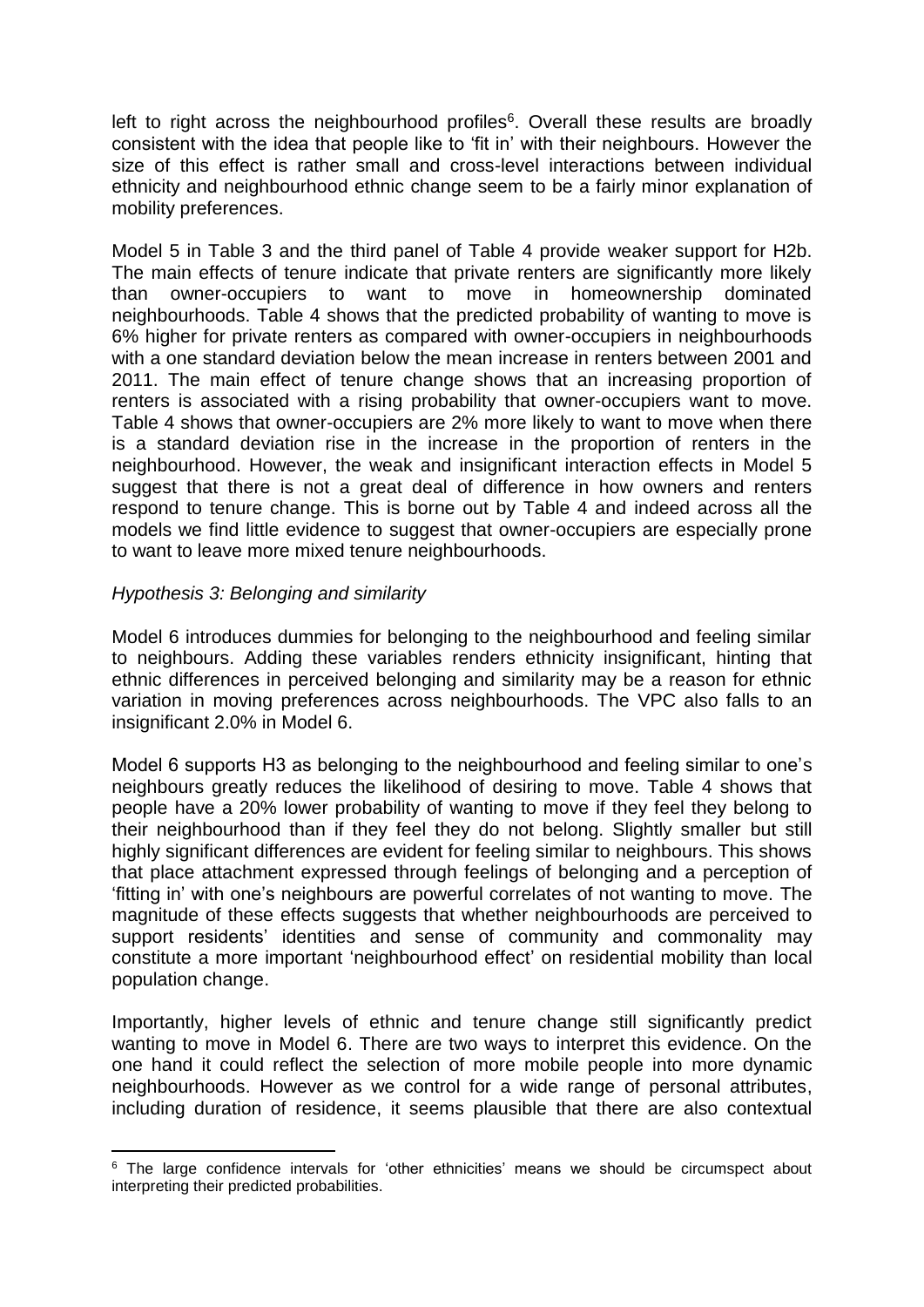effects of neighbourhood change. Although we control for neighbourhood socioeconomic status an increasing concentration of minorities or renters could be correlated with unmeasured changes in neighbourhoods such as greater population churn, an increasingly youthful age profile, a shift towards non-family households or a deteriorating built environment. Further research is required to unpack exactly why moving preferences are associated with ethnic and tenure change.

## **Conclusions**

Debates about ethnic segregation and neighbourhood polarisation rest on seldom tested assumptions about how individual attributes, neighbourhood characteristics and neighbourhood change affect perceptions of residential stress and mobility decision-making (Finney and Simpson, 2009). Much of our knowledge derives from studies examining actual moving behaviour (Crowder et al., 2012) or stated neighbourhood preferences (Clark, 2002). However, many people who want to move do not go on to do so while others may prefer particular types of neighbourhood but not be thinking about moving. This means that linking evidence on stated residential preferences to studies of neighbourhood transitions requires examining how mobility preferences vary across different types of neighbourhoods. In consequence, this paper has examined how individual attributes and the changing characteristics of neighbourhoods are associated with desiring to move.

Four key conclusions can be drawn from the results. First, a small proportion of the observed variation in moving desires across neighbourhoods can be explained by differences in deprivation, tenure mix and ethnic composition. However in keeping with much of the work on neighbourhood effects, the role of these contextual factors is dwarfed by the importance of personal attributes (van Ham and Manley, 2012). The selective sorting of people into neighbourhoods seems to be the single most important reason for spatial variation in moving desires. Neighbourhood attributes matter for residential mobility preferences; but individual, household and dwelling factors seem to matter far more.

Our second insight is highlighting the complex associations between neighbourhood characteristics and moving desires. On the one hand we find evidence for preferences consistent with socio-economic sorting. People living in more deprived areas are significantly more likely to want to move and this effect is more pronounced amongst higher earners. On the other hand there is little suggestion that people want to leave neighbourhoods with a high proportion of renters, regardless of their own tenure. In fact we find a consistent negative association between high levels of renting and desiring to move. This suggests that some neighbourhoods with lots of renters may have other attractive features such as desirable city centre locations. Unpacking how and why the effects of tenure composition vary across space is an important goal for future research.

The associations between ethnic mix and moving desires are relatively weak and highly complex. We find that Asians have a particularly low propensity to report wanting to move while most other minority groups do not differ that much from White Britons once personal, dwelling and neighbourhood factors are taken into account. Qualitative research is required to understand why the moving preferences of Asians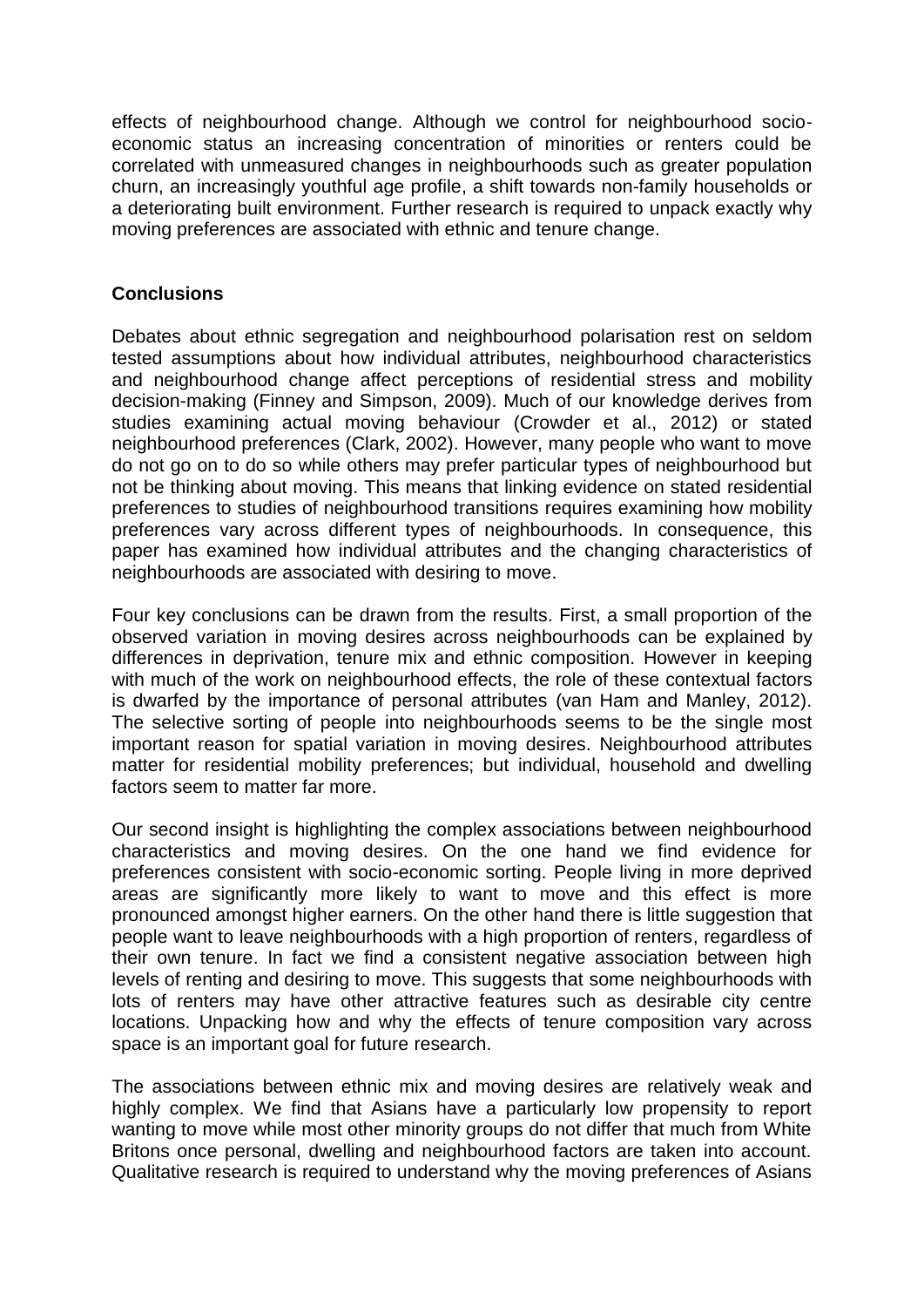differ so markedly from those of other groups. Overall however ethnicity is a much less relevant factor for moving preferences than is typically assumed by the popular media. After controlling for deprivation and neighbourhood change we find little evidence that White Britons are especially prone to want to leave neighbourhoods with many ethnic minorities. Although these results potentially indicate that White Britons who have a particular aversion to (preference for) living with minorities sort into less (more) ethnic neighbourhoods, this is unlikely to be the full story as residential mobility is a fairly rare event which Kaufmann and Harris (2013) suggest is only weakly configured by attitudes. It seems more likely that diverse neighbourhoods are attractive to some White Britons for other reasons such as lifestyle or accessibility.

Third, the results show that people are slightly more likely to want to move from neighbourhoods experiencing an increasing concentration of minorities or a shift towards renting. We find only partial support for the idea that people may be particularly likely to want to move when they differ from incomers. Homeowners and renters do not respond very differently to an increase in renting within the neighbourhood, which exerts a small positive effect on the moving preferences of all tenure groups. By contrast, the probability that White Britons want to move in response to an increasing concentration of minorities increases marginally faster than the probability that their ethnic minority neighbours want to move. This provides some support for the idea that people slightly prefer living with those of a similar background. The magnitude of these effects is nonetheless dwarfed by the impacts of personal and dwelling characteristics.

The lack of dramatic interactions between individual attributes and neighbourhood change suggests that moving desires are generally more common in dynamic neighbourhoods. There are several reasons why this may be the case. First, it may be that most people see an increasing concentration of minorities and renters as undesirable because these groups tend to be younger, less affluent and more likely to be living in non-family households. Parallel debates about the 'studentification' of British cities highlight how long-term residents often perceive these types of incomers to herald a deterioration of the built environment, change in local services and declining community spirit (Sage et al., 2012). Alternatively it is possible that the high rates of population turnover associated with compositional change directly and negatively impact the social fabric of neighbourhoods. Finally and despite the inclusion of a wide range of control variables, it is possible that the results are afflicted by selection effects. However although selection is a perennial problem for neighbourhoods research, if people seek out places where they match their neighbours then we would expect our analyses to under rather than overestimate the importance of neighbourhood variables (van Ham and Feijten, 2008). As UKHLS matures it should become possible to disentangle these potential explanations in more depth.

Our final contribution is to demonstrate that feeling that one belongs to the neighbourhood or is similar to one's neighbours has a close association with preferring to stay. Although causality may run in both directions, subjective variables measuring how neighbourhoods matter for people's sense of community and personal and collective identities are often neglected in theories and analysis of moving decisions. Importantly, including belonging and similarity in our models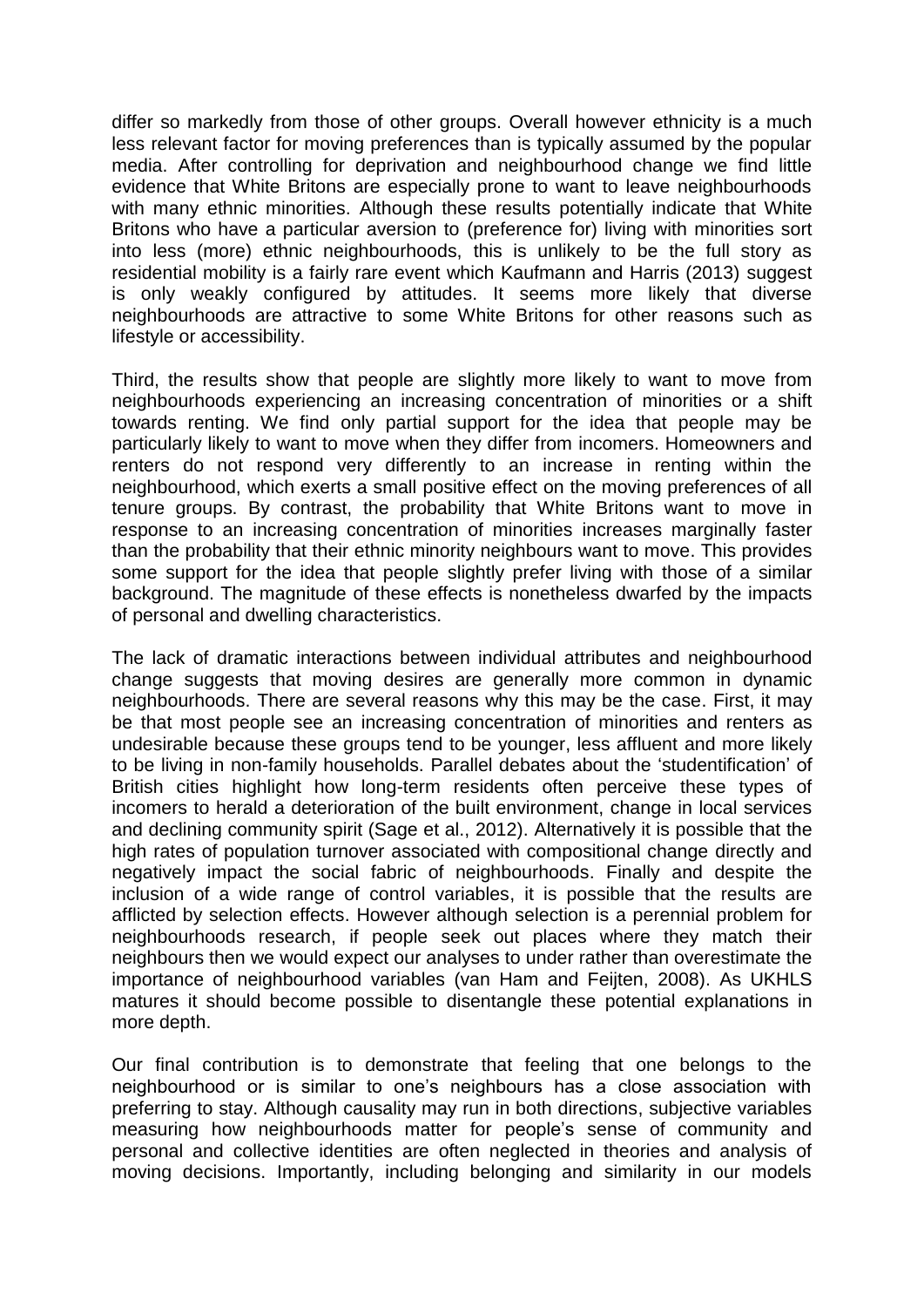removes many of the effects of ethnicity. This could imply that different ethnic groups have different feelings of belonging or attach different levels of importance to being similar to their neighbours. Using longitudinal data to analyse how personal, neighbourhood and perceptual factors interact to condition moving desires and subsequent moving behaviour thus remains an important goal for future research.

#### **Acknowledgements**

Rory Coulter's contribution was partly supported by an Economic and Social Research Council Future Research Leaders award [ES/L009498/1]. Additional financial support was provided by the Isaac Newton Trust. Census output is Crown copyright and is reproduced with the permission of the Controller of HMSO and the Queen's Printer for Scotland. The United Kingdom Household Longitudinal Study (UKHLS) is conducted by the Institute for Social and Economic Research at the University of Essex. UKHLS data were accessed via the UK Data Service. Neither the original collectors of the data nor the UK Data Service bear any responsibility for the analyses or interpretations presented in this study.

The authors would like to thank Paul Norman for supplying the LSOA deprivation data. Comments and suggestions from Jessie Poon and four anonymous reviewers are also gratefully acknowledged.

#### **References**

Bailey N, Livingston M, 2008, "Selective migration and neighborhood deprivation: Evidence from 2001 Census migration data for England and Scotland" *Urban Studies* **45** 943-961.

Bailey N, 2012, "How spatial segregation changes over time: Sorting out the sorting process" *Environment and Planning A* **44** 705-722.

Belot M, Ermisch J, 2009, "Friendship ties and geographical mobility : Evidence from Great Britain" *Journal of the Royal Statistical Society: Series A* **172** 427–442.

Buck N, 2000, "Housing, location and residential mobility", in *Seven Years in the Lives of British Families* Eds R Berthoud, J Gershuny (The Policy Press, London) pp 133–160.

Buck N, McFall S, 2012, "Understanding Society: Design overview" *Longitudinal and Life Course Studies* **3** 5–17.

Clark WAV, 1991, "Residential preferences and neighborhood racial segregation: A test of the Schelling segregation model" *Demography* **28** 1 – 19.

Clark WAV, 2002, "Ethnic preferences and ethnic perceptions in multi-ethnic settings" *Urban Geography* **23** 237-256.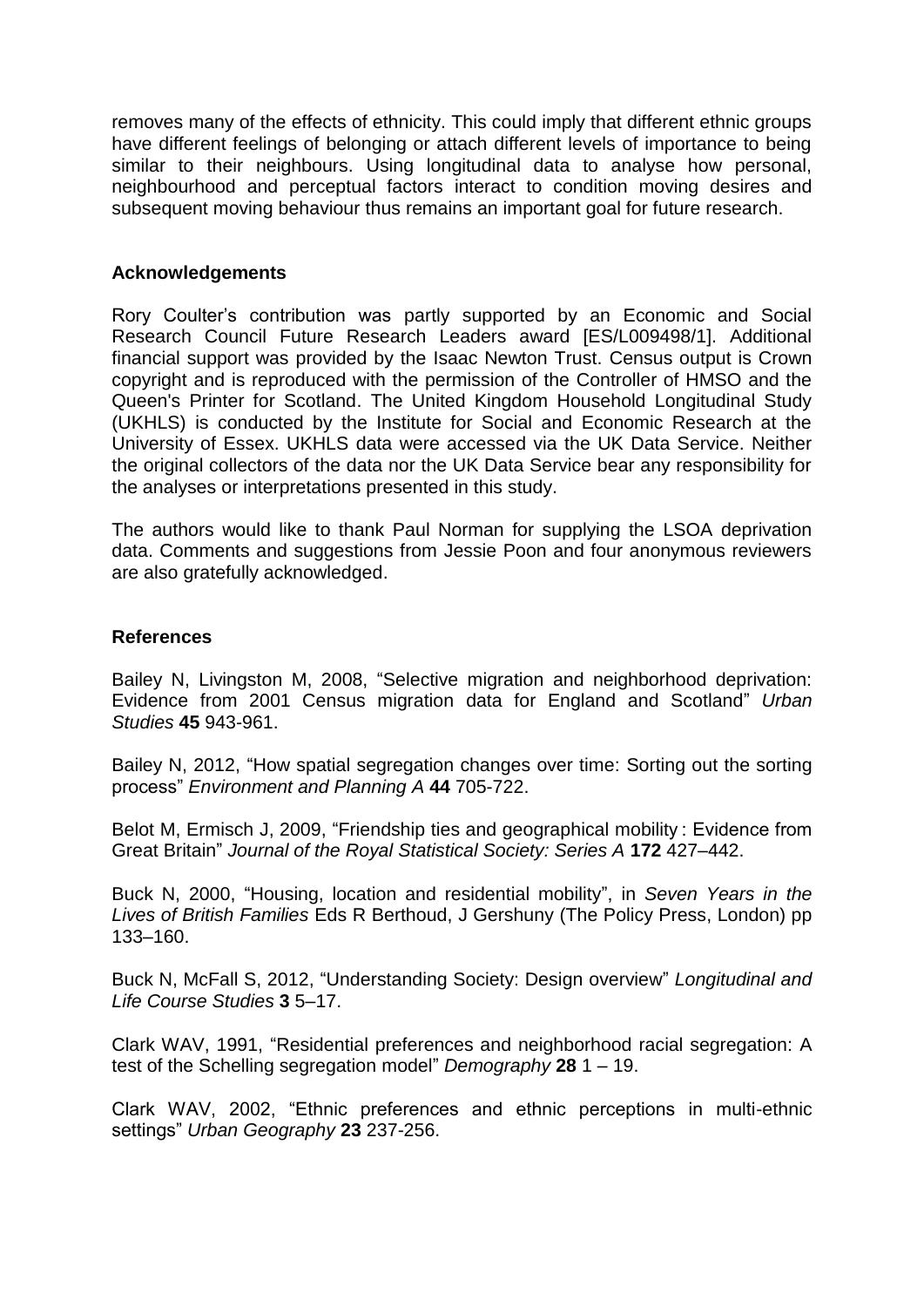Clark WAV, Dieleman FM, 1996, *Households and Housing: Choice and Outcomes in the Housing Market* (Center for Urban Policy Research, New Brunswick, NJ).

Clark WAV, Huang Y, 2004, "Linking migration and mobility: Individual and contextual effects in British housing markets" *Regional Studies* **38** 617-628.

Clark WAV, Ledwith V, 2007, How much does income matter in neighborhood choice? *Population Research and Policy Review* **26** 145-161.

Clark WAV, Fossett M, 2008, "Understanding the social context of the Schelling segregation model" *Proceedings of the National Academy of Science*s **105** 4109- 4114.

Clark WAV, van Ham M, Coulter R, 2014, "Spatial mobility and social outcomes" *Journal of Housing and the Built Environment* **29** 699-727.

Coleman JS, 1988, "Social capital in the creation of human capital" *American Journal of Sociology* **94** S95-S120.

Coulson NE, Hwang S, Imai S, 2003, "The value of owner occupation in neighborhoods" *Journal of Housing Research* **13** 153 – 174.

Coulter R, 2013, "Wishful thinking and the abandonment of moving desires over the life course" *Environment and Planning A* **45** 1944-1962.

Coulter R, van Ham M, Feijten P, 2011, "A longitudinal analysis of moving desires, expectations and actual moving behaviour" *Environment and Planning A* **43** 2742– 2760.

Coulter R, van Ham M, Feijten P, 2012, "Partner (dis)agreement on moving desires and the subsequent moving behaviour of couples" *Population, Space and Place* **18** 16-30.

Crowder K, Pais J, South SJ, 2012, "Neighborhood diversity, metropolitan constraints, and household migration" *American Sociological Review* **77** 325–353.

DiPasquale D, Glaeser EL,1999, Incentives and social capital: Are homeowners better citizens ? *Journal of Urban Economics* **45** 354–384.

Feijten P, Hooimeijer P, Mulder CH, 2008, "Residential experience and residential environment choice over the life-course" *Urban Studies* **45** 141–162.

Feijten P, van Ham M, 2009, "Neighbourhood change... reason to leave?" *Urban Studies* **46** 2103–2122.

Finney N, Jivraj S, 2013, "Ethnic group population change and neighbourhood belonging" *Urban Studies* **50** 3323–3341.

Finney S, Simpson L, 2009, '*Sleepwalking to Segregation?' Challenging Myths about Race and Migration* (Bristol, Policy Press).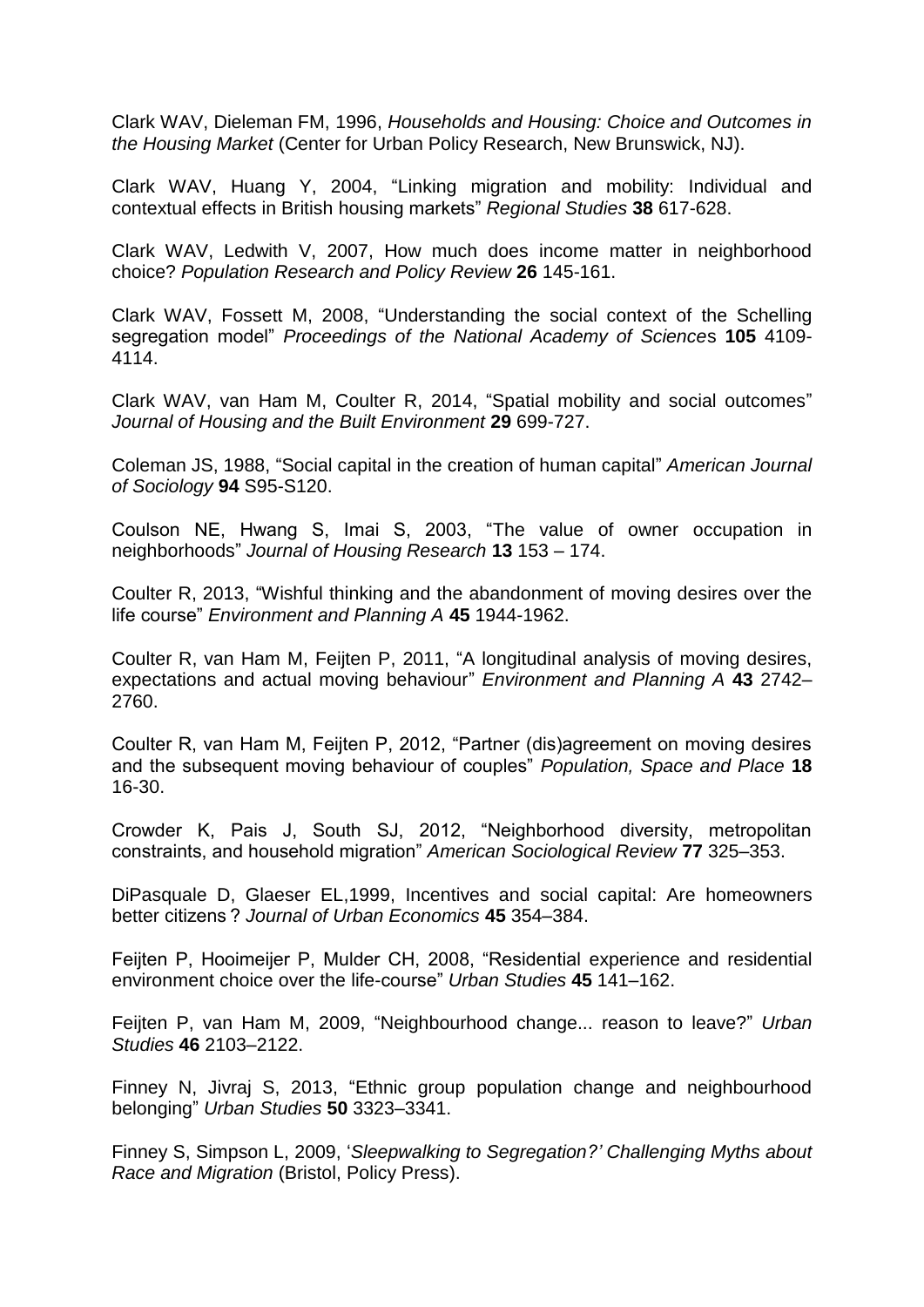Forrest R, 2012, "Housing and social life" in *The SAGE Handbook of Housing Studies* Eds D Clapham, WAV Clark, K Gibb pp. 313-326 (SAGE, London).

Gibb K, 2012, "Institutional Economics" in *The SAGE Handbook of Housing Studies* Eds D Clapham, WAV Clark, K Gib (SAGE, London) pp 131-146

Glaeser EL, Gottlieb JD, 2006, "Urban resurgence and the consumer city" *Urban Studies* **43** 1275-1299.

Glaeser EL, Kolko J, Saiz A, 2001, "Consumer city" *Journal of Economic Geography* **1** 27-50.

Hedman L, van Ham M, 2012, "Understanding neighbourhood effects: Selection bias and residential mobility" in *Neighbourhood Effects Research: New Perspectives* Eds M van Ham, D Manley, N Bailey, L Simpson, D Maclennan pp. 79-99 (Springer, Dordrecht).

Hipp JR, 2009, "Specifying the determinants of neighborhood satisfaction: A robust assessment in 24 metropolitan areas" *Social Forces* **88** 395–424.

Ihlanfeldt KR, Scafidi B, 2002, "Black self-segregation as a cause of housing segregation: Evidence from the multi-city study of urban inequality" *Journal of Urban Economics* **51** 366 – 390.

Kaufmann E, Harris G, 2013, "'White flight'?: Opposition to diversity and mobility decisions in Britain, 1991-2012", unpublished working paper, available at <http://www.sneps.net/research-interests/whiteworkingclass> (accessed 28/09/15).

Kearns A, Parkes A, 2003, "Living in and leaving poor neighborhood conditions in England" *Housing Studies* **18** 827–851.

Lynn P, Burton J, Kaminska O, Knies G, Nandi A, 2012, "An initial look at nonresponse and attrition in Understanding Society" *Understanding Society Working Paper 2012-02* (University of Essex, Colchester).

McFall S, 2013, *Understanding Society: The UK Household Longitudinal Study Waves 1-3, User Manual* (University of Essex, Colchester).

Maclennan D, 2012, "Understanding housing markets: Real progress or stalled agendas?" in *The SAGE Handbook of Housing Studies* Eds D Clapham, WAV Clark, K Gib (SAGE, London) pp 5-26.

Mood C, 2010, "Logistic regression: Why we cannot do what we think we can do, and what we can do about it" *European Sociological Review* **26** 67-82.

Mulder CH, 2007, "The family context and residential choice: A challenge for new research" *Population, Space and Place* **13** 265–278.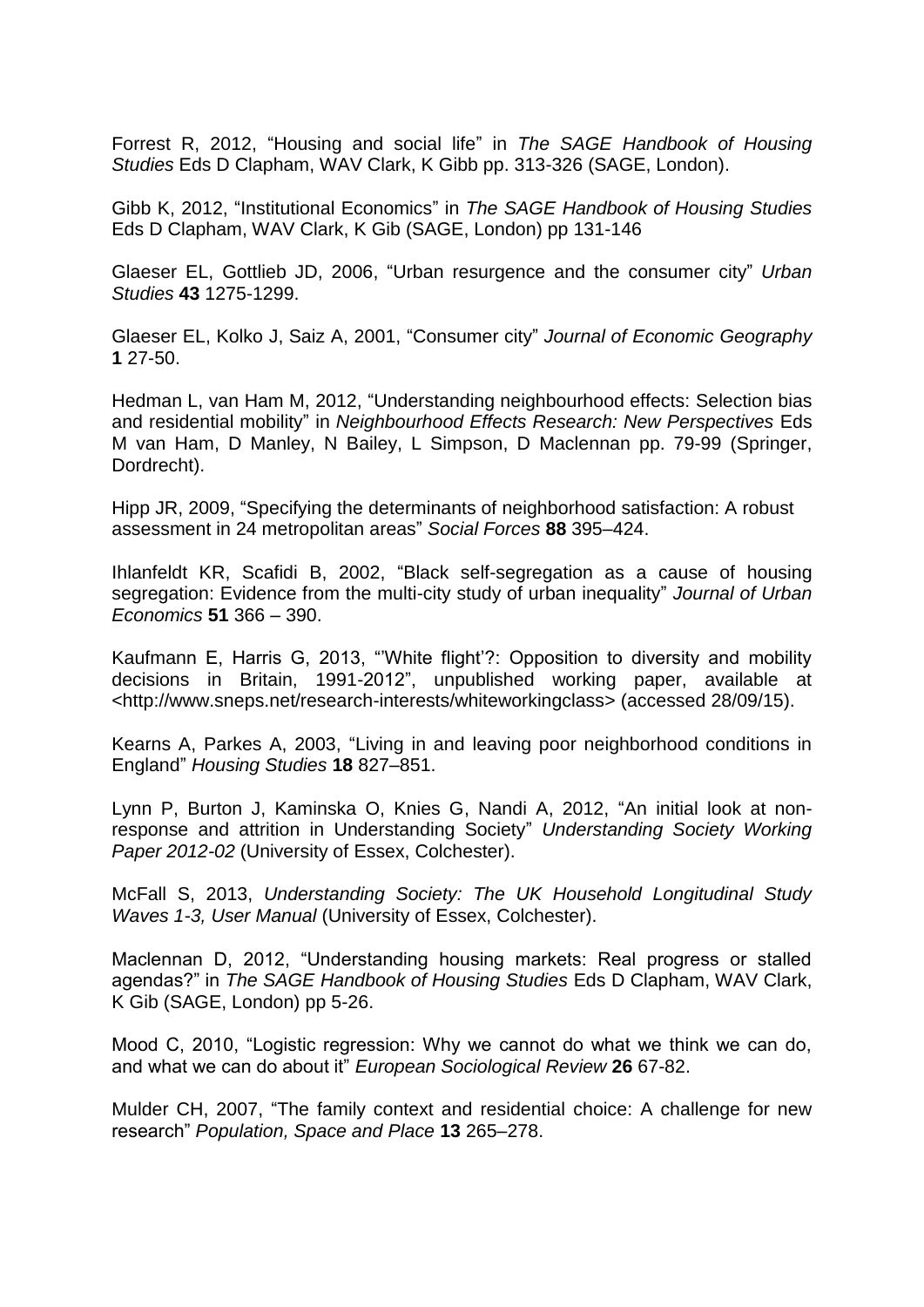Norman P, Boyle P, Rees P, 2005, "Selective migration, health and deprivation: A longitudinal analysis" *Social Science and Medicine* **60** 2755–2771.

Office for National Statistics (ONS), 2012, *Changes to Output Areas and Super Output Areas in England and Wales, 2001 to 2011*, (Office for National Statistics, Newport), available at <http://www.ons.gov.uk/ons/guide-method/geography/ products/census/lookup/index.html> (accessed 28/09/15).

Parkes A, Kearns A, Atkinson R, 2002, "What makes people dissatisfied with their neighborhoods?" *Urban Studies* **39** 2413 – 2438.

Peach C, 1996, "Good segregation, bad segregation" *Planning Perspectives* **11** 397- 398.

Permentier M, van Ham M, Bolt G, 2009, "Neighbourhood reputation and the intention to leave the neighbourhood" *Environment and Planning A* **41** 2162-2180.

Quillian L, 2003, "How long are exposures to poor neighborhoods? The long-term dynamics of entry and exit from poor neighborhoods" *Population Research and Policy Review* **22** 221-249.

Rabe B, Taylor M, 2010, "Residential mobility, quality of neighbourhood and life course events" *Journal of the Royal Statistical Society: Series A* **173** 531–555.

Robson B, Lymperopoulou K, Rae A, 2008 "People on the move: Exploring the functional roles of deprived neighbourhoods" *Environment and Planning A* **40** 2693– 2714.

Ronald R, 2008, *The Ideology of Home Ownership: Homeowner Societies and the Role of Housing* (Palgrave Macmillan, Basingstoke).

Rossi PH, 1955, *Why Families Move: A Study in the Social Psychology of Urban Residential Mobility* (Free Press, Glencoe, IL).

Schelling TC, 1971, "Dynamic models of segregation'' *Journal of Mathematical Sociology* **1** 143 -186.

Smith S, 2011, Home price dynamics: A behavioural economy? *Housing Theory and Society* **28** 236-261.

Snijders TAB, Bosker RJ, 2012, *Multilevel Analysis: An Introduction to Basic and Advanced Multilevel Modeling* (2nd Edition) (SAGE, London).

South SJ, Pais J, Crowder K, 2011, "Metropolitan influences on migration into poor and non- poor neighborhoods" *Social Science Research* **40** 950-964.

South SJ, Crowder K, Chavez E, 2005, "Exiting and entering high-poverty neighborhoods: Latinos, Blacks and Anglos compared" *Social Forces* **84** 873-900.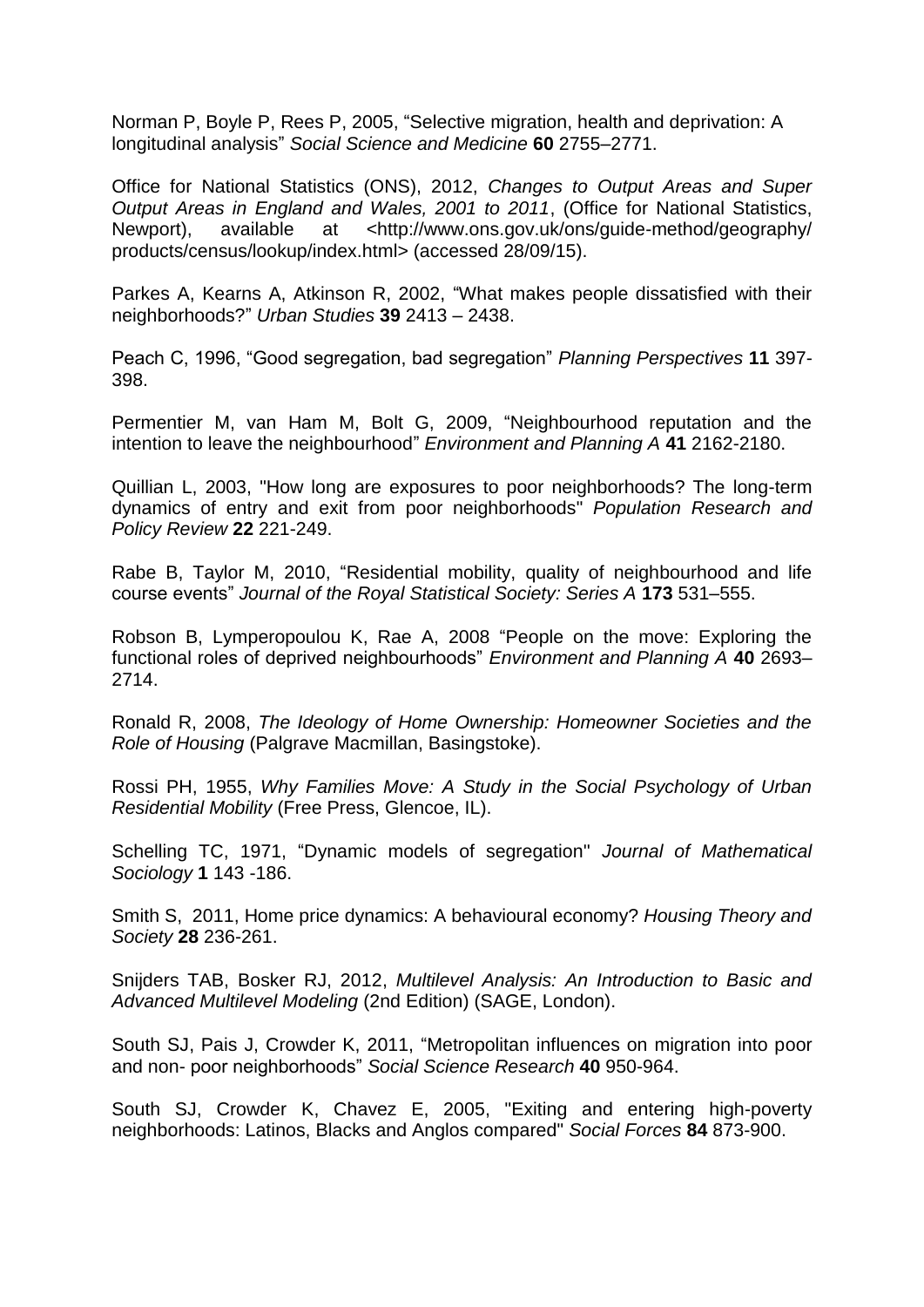Steele F, Clarke P, Washbrook E, 2013, "Modeling household decisions using longitudinal data from household panel surveys, with applications to residential mobility *Sociological Methodology* **43** 220–271.

Speare A, Goldstein S, Frey WH, 1975, *Residential Mobility, Migration and Metropolitan Change* (Ballinger, Cambridge MA). van Ham M, Manley D, Bailey N, Simpson L, Maclennan D, (Eds) 2013, *Understanding Neighbourhood Dynamics*. (Springer, Dordrecht).

van Ham M, Manley D, Bailey N, Simpson L, Maclennan D, (Eds). 2012, *Neighbourhood Effects Research: New Perspectives*. (Springer, Dordrecht).

van Ham M, Feijten P, 2008, "Who wants to leave the neighbourhood? The effect of being different from the neighbourhood population on wishes to move" *Environment and Planning A* **40** 1151–1170.

van Ham M, Manley D, 2012, "Neighbourhood effects research at a crossroads. Ten challenges for future research" *Environment and Planning A* **44** 2787–2793.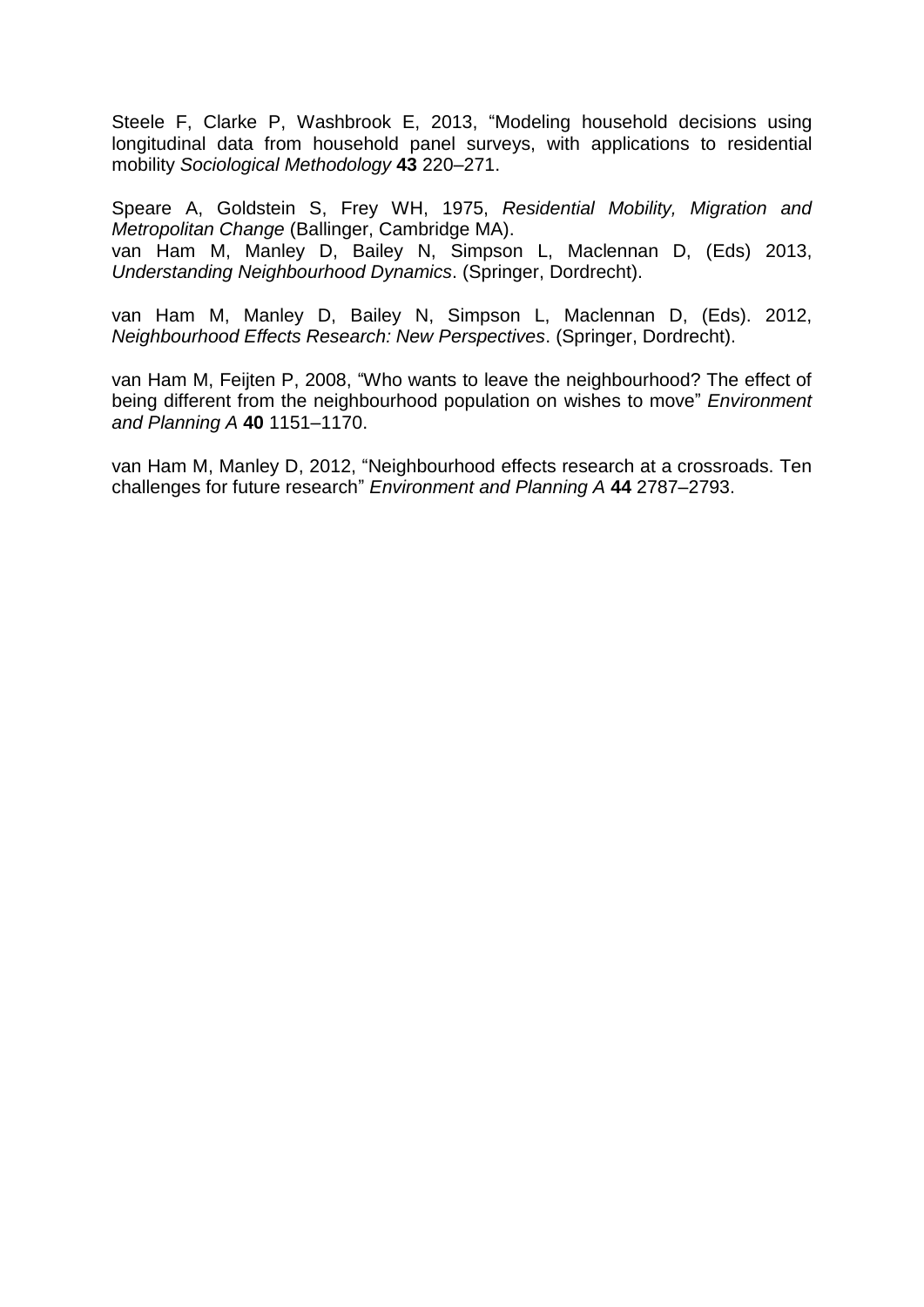| Table 1. Summary statistics for personal and dwelling attributes                                                    |               |                 |              |                 |  |  |
|---------------------------------------------------------------------------------------------------------------------|---------------|-----------------|--------------|-----------------|--|--|
| <b>Variables</b>                                                                                                    |               | All respondents |              | Analytic sample |  |  |
|                                                                                                                     | $\%$          | Mean (SD)       | $\%$         | Mean (SD)       |  |  |
| 1. Dependent variable                                                                                               |               |                 |              |                 |  |  |
| Desires to move                                                                                                     |               |                 |              |                 |  |  |
| No                                                                                                                  | 60.24         |                 | 60.36        |                 |  |  |
| Yes                                                                                                                 | 39.76         |                 | 39.64        |                 |  |  |
|                                                                                                                     |               |                 |              |                 |  |  |
| 2. Personal attributes                                                                                              |               |                 |              |                 |  |  |
| Age                                                                                                                 |               | 49.17 (17.04)   |              | 48.92 (16.71)   |  |  |
| Gender<br>M                                                                                                         | 40.97         |                 | 40.78        |                 |  |  |
| F                                                                                                                   | 59.03         |                 | 59.22        |                 |  |  |
| Partnership status                                                                                                  |               |                 |              |                 |  |  |
| Single                                                                                                              | 42.04         |                 | 40.76        |                 |  |  |
| Cohabiting                                                                                                          | 10.56         |                 | 11.18        |                 |  |  |
| Married                                                                                                             | 47.39         |                 | 48.06        |                 |  |  |
| Lives with own children aged<16 <sup>a</sup>                                                                        |               |                 |              |                 |  |  |
| No children                                                                                                         | 68.42         |                 | 68.81        |                 |  |  |
| Children                                                                                                            | 31.58         |                 | 31.19        |                 |  |  |
| Poor health                                                                                                         |               |                 |              |                 |  |  |
| No (self-report health good/very good/excellent)                                                                    | 75.82         |                 | 77.27        |                 |  |  |
| Yes (self-report fair/poor health)                                                                                  | 24.18         |                 | 22.73        |                 |  |  |
| Education level (highest qualification)                                                                             |               |                 |              |                 |  |  |
| University degree or vocational equivalent                                                                          | 34.01         |                 | 35.75        |                 |  |  |
| School-level (eg. GCSE or A-Level)                                                                                  | 35.48         |                 | 36.52        |                 |  |  |
| Basic/no qualifications                                                                                             | 30.52         |                 | 27.73        |                 |  |  |
| <b>Employment status</b>                                                                                            | 54.43         |                 | 56.57        |                 |  |  |
| Employed<br>Unemployed                                                                                              | 4.09          |                 | 4.21         |                 |  |  |
| Inactive                                                                                                            | 41.48         |                 | 39.23        |                 |  |  |
| Ln household income <sup>b</sup>                                                                                    |               | 7.10(1.08)      |              | 7.16(1.01)      |  |  |
| Number of vehicles in household                                                                                     |               |                 |              |                 |  |  |
| $\pmb{0}$                                                                                                           | 25.36         |                 | 22.88        |                 |  |  |
| 1                                                                                                                   | 43.38         |                 | 43.69        |                 |  |  |
| $\overline{2}$                                                                                                      | 24.95         |                 | 26.62        |                 |  |  |
| 3 or more                                                                                                           | 6.32          |                 | 6.80         |                 |  |  |
| Years in dwelling                                                                                                   |               |                 |              |                 |  |  |
| $\leq$ =1                                                                                                           | 15.28         |                 | 15.23        |                 |  |  |
| $2 - 4$                                                                                                             | 19.54         |                 | 19.74        |                 |  |  |
| $5-9$                                                                                                               | 19.72         |                 | 19.88        |                 |  |  |
| $10 - 19$                                                                                                           | 20.44         |                 | 20.43        |                 |  |  |
| $20+$                                                                                                               | 25.02         |                 | 24.72        |                 |  |  |
| Ethnicity                                                                                                           |               |                 |              |                 |  |  |
| White British (inc. English, Welsh, Scottish, Northern Irish)                                                       | 75.07         |                 | 79.28        |                 |  |  |
| Other White (Irish, Gypsy/Traveller, Other White)                                                                   | 4.07          |                 | 3.93         |                 |  |  |
| Mixed                                                                                                               | 1.78<br>10.87 |                 | 1.72<br>8.51 |                 |  |  |
| Asian (Indian, Pakistani, Bangladeshi, Chinese, Other Asian)<br>Black (Black Caribbean, Black African, Other Black) | 6.93          |                 | 5.60         |                 |  |  |
| Other (Arab, Other)                                                                                                 | 1.27          |                 | 0.96         |                 |  |  |
|                                                                                                                     |               |                 |              |                 |  |  |
| 3. Dwelling characteristics                                                                                         |               |                 |              |                 |  |  |
| Housing tenure                                                                                                      |               |                 |              |                 |  |  |
| Ownership (outright, with mortgage, shared)                                                                         | 62.97         |                 | 65.25        |                 |  |  |
| Social rent (rents from council or Housing Association)                                                             | 20.40         |                 | 18.33        |                 |  |  |
| Privately rented (private landlord, employer or other)                                                              | 16.63         |                 | 16.42        |                 |  |  |
| Ln roomstress (n persons/n rooms)                                                                                   |               | $-0.66(0.54)$   |              | $-0.67(0.53)$   |  |  |
|                                                                                                                     |               |                 |              |                 |  |  |
| Table 1 continues on next page                                                                                      |               |                 |              |                 |  |  |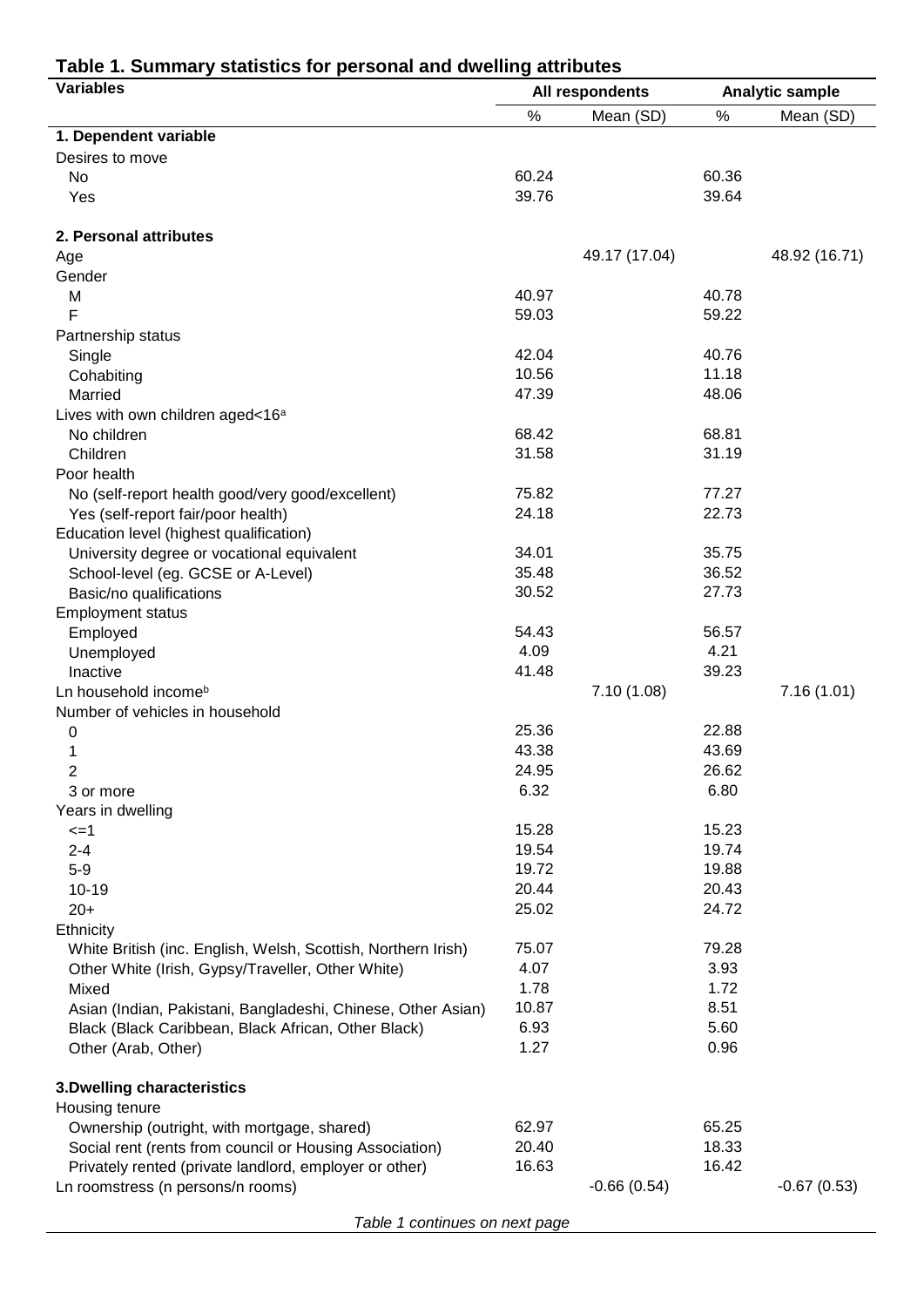| Dwelling type                                      |       |       |  |
|----------------------------------------------------|-------|-------|--|
| House                                              | 81.43 | 82.72 |  |
| Flat/other (includes bedsits)                      | 18.57 | 17.28 |  |
| 4. Perceived belonging and similarity <sup>c</sup> |       |       |  |
| Belong to neighbourhood                            |       |       |  |
| No.                                                | 32.45 | 32.61 |  |
| Yes                                                | 67.55 | 67.39 |  |
| Feel similar to others in neighbourhood            |       |       |  |
| No.                                                | 38.89 | 38.96 |  |
| Yes                                                | 61.11 | 61.04 |  |
| N respondents                                      | 25845 | 20728 |  |

*<sup>a</sup>* This variable produced more effective and parsimonious models than a dummy for 'any children' or a categorical indicator identifying children of different ages.

*<sup>b</sup>* Expressed in January 2009 £ and equivalised to take into account household needs using the Modified OECD scale.

<sup>c</sup> The N for these variables is lower than the column total for the all respondents column.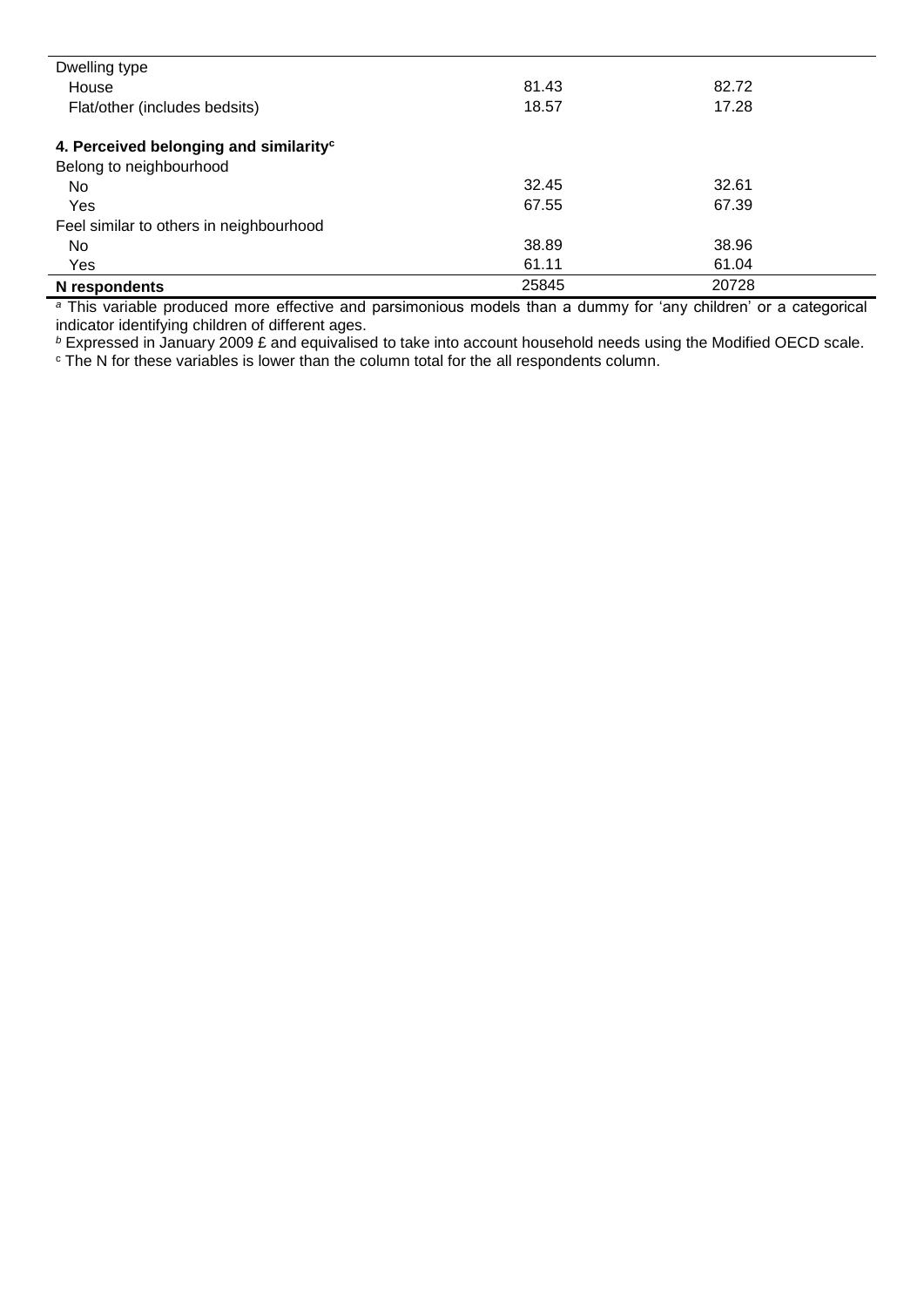# **Table 2. Summary statistics for ecological variables**

|                                                    | ີ     |                 |       |                        |  |
|----------------------------------------------------|-------|-----------------|-------|------------------------|--|
| Variable                                           |       | All respondents |       | <b>Analytic sample</b> |  |
|                                                    | Mean  | SD              | Mean  | SD.                    |  |
| 1. Neighbourhood characteristics in 2011           |       |                 |       |                        |  |
| Carstairs score <sup>a</sup>                       | 0.48  | 3.29            | 0.35  | 3.22                   |  |
| Percent ethnic minorities <sup>b</sup>             | 23.27 | 25.68           | 21.76 | 24.59                  |  |
| Percent renters <sup>c</sup>                       | 37.18 | 21.10           | 36.51 | 20.89                  |  |
| 2. Neighbourhood change 2001-2011                  |       |                 |       |                        |  |
| Percentage point change in minorities <sup>b</sup> | 7.06  | 7.54            | 6.83  | 7.44                   |  |
| Percentage point change in renters <sup>c</sup>    | 4.50  | 5.74            | 4.46  | 5.68                   |  |
| <b>N LSOAs</b>                                     | 13333 |                 | 11757 |                        |  |

*<sup>a</sup>* Standardised to all English and Welsh LSOAs. Higher values indicate greater deprivation.

*<sup>b</sup>* Defined as all individuals who are not White British.

*c* Defined at the household level.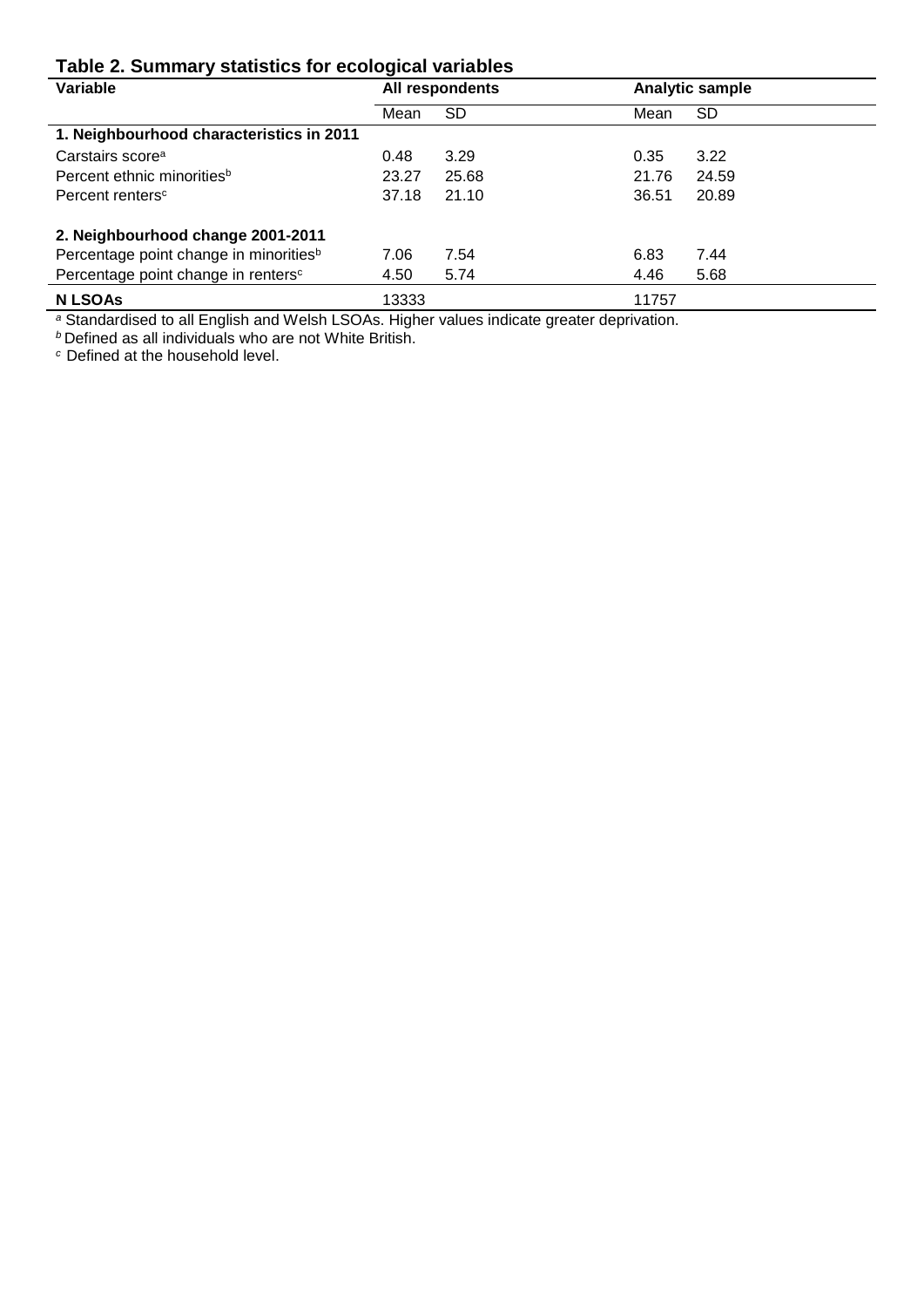**Table 3. Multilevel logistic regression models of desiring to move in England and Wales** 

| <b>Variables</b>                 |          | Model 1    |          | Model 2    |          | Model 3    |          | Model 4    |          | Model 5    |          | Model 6    |  |
|----------------------------------|----------|------------|----------|------------|----------|------------|----------|------------|----------|------------|----------|------------|--|
|                                  | Coeff.   | <b>SE</b>  | Coeff.   | <b>SE</b>  | Coeff.   | <b>SE</b>  | Coeff.   | <b>SE</b>  | Coeff.   | <b>SE</b>  | Coeff.   | <b>SE</b>  |  |
| Age                              | $-0.027$ | $0.001***$ | $-0.022$ | $0.002***$ | $-0.020$ | $0.002***$ | $-0.020$ | $0.002***$ | $-0.020$ | $0.002***$ | $-0.015$ | $0.002***$ |  |
| Age <sup>2</sup>                 | $-0.000$ | $0.000***$ | $-0.001$ | $0.000***$ | $-0.000$ | $0.000***$ | $-0.000$ | $0.000***$ | $-0.000$ | $0.000***$ | $-0.001$ | $0.000***$ |  |
| Female (ref=male)                | 0.034    | 0.032      | 0.036    | 0.032      | 0.049    | 0.032      | 0.050    | 0.032      | 0.051    | 0.032      | 0.071    | $0.033*$   |  |
| Partnership status (ref=married) |          |            |          |            |          |            |          |            |          |            |          |            |  |
| Single                           | 0.109    | $0.039**$  | 0.279    | $0.043***$ | 0.239    | $0.043***$ | 0.235    | $0.043***$ | 0.236    | $0.043***$ | 0.177    | $0.044***$ |  |
| Cohabiting                       | 0.186    | $0.052***$ | 0.172    | $0.053**$  | 0.136    | $0.053**$  | 0.135    | $0.053*$   | 0.137    | $0.053**$  | 0.097    | 0.054      |  |
| Lives with children (ref=no)     | 0.050    | 0.038      | $-0.179$ | $0.045***$ | $-0.162$ | $0.045***$ | $-0.160$ | $0.045***$ | $-0.160$ | $0.045***$ | $-0.097$ | $0.046*$   |  |
| Poor health (ref=good or better) | 0.291    | $0.039***$ | 0.266    | $0.039***$ | 0.240    | $0.039***$ | 0.237    | $0.039***$ | 0.236    | $0.039***$ | 0.165    | $0.040***$ |  |
| Education level (ref=school)     |          |            |          |            |          |            |          |            |          |            |          |            |  |
| University                       | $-0.120$ | $0.036***$ | $-0.071$ | 0.037      | $-0.036$ | 0.037      | $-0.030$ | 0.037      | $-0.029$ | 0.037      | $-0.074$ | 0.038      |  |
| Basic/none                       | $-0.082$ | $0.042*$   | $-0.112$ | $0.043**$  | $-0.143$ | $0.043***$ | $-0.145$ | $0.042***$ | $-0.145$ | $0.042***$ | $-0.074$ | 0.044      |  |
| Employment status (ref=employed) |          |            |          |            |          |            |          |            |          |            |          |            |  |
| Unemployed                       | 0.081    | 0.077      | 0.069    | 0.078      | 0.063    | 0.078      | 0.062    | 0.078      | 0.058    | 0.078      | 0.089    | 0.080      |  |
| Inactive                         | $-0.074$ | 0.041      | $-0.087$ | $0.042*$   | $-0.079$ | 0.042      | $-0.078$ | 0.042      | $-0.078$ | 0.042      | $-0.055$ | 0.043      |  |
| Ln household income              | $-0.009$ | 0.017      | 0.001    | 0.017      | $-0.005$ | 0.018      | $-0.002$ | 0.018      | $-0.003$ | 0.018      | 0.003    | 0.018      |  |
| Number of vehicles (ref=1)       |          |            |          |            |          |            |          |            |          |            |          |            |  |
| 0                                | 0.021    | 0.043      | $-0.109$ | $0.045*$   | $-0.157$ | $0.046***$ | $-0.149$ | $0.046**$  | $-0.153$ | $0.046***$ | $-0.105$ | $0.047*$   |  |
| $\overline{2}$                   | $-0.182$ | $0.040***$ | $-0.111$ | $0.041**$  | $-0.021$ | 0.041      | $-0.017$ | 0.041      | $-0.020$ | 0.041      | $-0.037$ | 0.042      |  |
| 3 or more                        | $-0.225$ | $0.065***$ | $-0.225$ | $0.066***$ | $-0.095$ | 0.067      | $-0.086$ | 0.067      | $-0.089$ | 0.066      | $-0.110$ | 0.068      |  |
| Years in dwelling (ref=>=20)     |          |            |          |            |          |            |          |            |          |            |          |            |  |
| <=1                              | $-0.237$ | $0.061***$ | $-0.416$ | $0.065***$ | $-0.342$ | 0.066***   | $-0.360$ | $0.066***$ | $-0.354$ | $0.066***$ | $-0.515$ | $0.068***$ |  |
| $2 - 4$                          | 0.053    | 0.053      | $-0.052$ | 0.055      | 0.003    | 0.055      | $-0.009$ | 0.055      | $-0.007$ | 0.055      | $-0.125$ | $0.056*$   |  |
| $5-9$                            | 0.097    | 0.051      | 0.035    | 0.052      | 0.074    | 0.052      | 0.065    | 0.052      | 0.067    | 0.052      | $-0.009$ | 0.053      |  |
| $10 - 19$                        | 0.055    | 0.049      | $-0.009$ | 0.050      | 0.029    | 0.050      | 0.026    | 0.050      | 0.028    | 0.050      | $-0.019$ | 0.051      |  |
| Ethnicity (ref=White British)    |          |            |          |            |          |            |          |            |          |            |          |            |  |
| <b>Other White</b>               | 0.120    | 0.078      | $-0.016$ | 0.080      | 0.160    | 0.123      | 0.134    | 0.123      | 0.083    | 0.122      | 0.018    | 0.125      |  |
| Mixed                            | 0.408    | $0.114***$ | 0.255    | $0.116*$   | 0.316    | 0.223      | 0.244    | 0.224      | 0.253    | 0.215      | 0.314    | 0.223      |  |
| Asian                            | $-0.116$ | $0.057*$   | $-0.263$ | $0.058***$ | $-0.265$ | $0.127*$   | $-0.398$ | $0.131**$  | $-0.259$ | $0.117*$   | $-0.184$ | 0.119      |  |
| <b>Black</b>                     | 0.490    | $0.067***$ | 0.271    | $0.069***$ | 0.227    | 0.171      | 0.083    | 0.173      | 0.235    | 0.151      | 0.179    | 0.155      |  |
| Other ethnicity                  | 0.346    | $0.151*$   | 0.145    | 0.154      | 0.767    | $0.295**$  | 0.707    | $0.295*$   | 0.371    | 0.268      | 0.365    | 0.277      |  |
| Housing tenure (ref=ownership)   |          |            |          |            |          |            |          |            |          |            |          |            |  |
| Social rent                      |          |            | $-0.007$ | 0.051      | 0.075    | 0.117      | 0.050    | 0.117      | $-0.026$ | 0.057      | $-0.036$ | 0.059      |  |
| Private rent                     |          |            | 0.160    | $0.052**$  | 0.237    | $0.098*$   | 0.233    | $0.098*$   | 0.233    | $0.064***$ | 0.184    | $0.066**$  |  |
| Ln roomstress                    |          |            | 0.503    | $0.043***$ | 0.423    | $0.044***$ | 0.418    | $0.044***$ | 0.420    | $0.043***$ | 0.429    | $0.045***$ |  |
| Flat/other dwelling (ref=house)  |          |            | 0.272    | $0.052***$ | 0.271    | $0.053***$ | 0.278    | $0.053***$ | 0.276    | $0.053***$ | 0.245    | $0.054***$ |  |
| Flat/other x lives with children |          |            | 0.714    | $0.100***$ | 0.715    | $0.100***$ | 0.725    | $0.100***$ | 0.716    | $0.100***$ | 0.763    | $0.103***$ |  |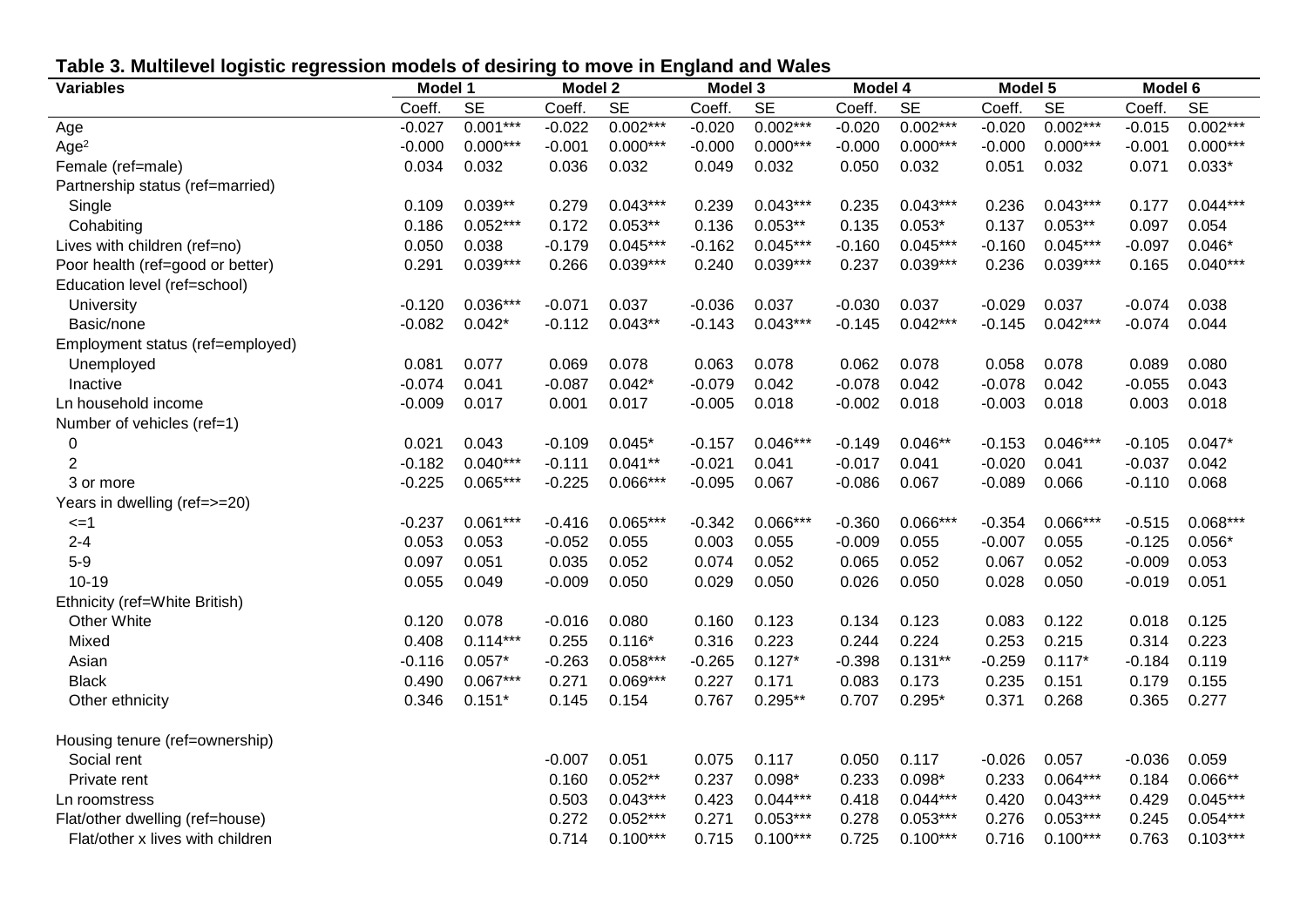| 2011 Carstairs score                             |           |                 |                 |            | 0.084            | $0.009***$ | 0.085          | $0.009***$ | 0.086          | $0.009***$ | 0.083            | $0.009***$ |
|--------------------------------------------------|-----------|-----------------|-----------------|------------|------------------|------------|----------------|------------|----------------|------------|------------------|------------|
| 2011 Carstairs score x income                    |           |                 |                 |            | 0.013            | $0.005**$  | 0.013          | $0.005**$  | 0.013          | $0.005**$  | 0.007            | 0.005      |
| 2011 % ethnic minorities                         |           |                 |                 |            | 0.004            | $0.001**$  | $-0.002$       | 0.002      | $-0.004$       | $0.001***$ | $-0.003$         | $0.001**$  |
| Other White x % minorities                       |           |                 |                 |            | $-0.008$         | $0.003*$   | $-0.006$       | 0.003      |                |            |                  |            |
| Mixed x % minorities                             |           |                 |                 |            | $-0.006$         | 0.004      | $-0.003$       | 0.004      |                |            |                  |            |
| Asian x % minorities                             |           |                 |                 |            | $-0.006$         | $0.002**$  | $-0.002$       | 0.002      |                |            |                  |            |
| Black x % minorities                             |           |                 |                 |            | $-0.004$         | 0.003      | $-0.001$       | 0.003      |                |            |                  |            |
| Other x % minorities                             |           |                 |                 |            | $-0.017$         | $0.006**$  | $-0.015$       | $0.006**$  |                |            |                  |            |
| 2011 % renters                                   |           |                 |                 |            | $-0.003$         | 0.002      | $-0.003$       | $0.002*$   | $-0.004$       | $0.001**$  | $-0.006$         | $0.001***$ |
| Social rent x % renters                          |           |                 |                 |            | $-0.003$         | 0.002      | $-0.002$       | 0.002      |                |            |                  |            |
| Private rent x % renters                         |           |                 |                 |            | $-0.002$         | 0.002      | $-0.002$       | 0.002      |                |            |                  |            |
| 2001-11 $\Delta$ % ethnic minorities             |           |                 |                 |            |                  |            | 0.014          | $0.003***$ | 0.022          | $0.004***$ | 0.014            | $0.004***$ |
| 2001-11 ∆ % renters                              |           |                 |                 |            |                  |            | 0.012          | $0.003***$ | 0.015          | $0.004***$ | 0.013            | $0.004***$ |
| Other White $x \Delta$ % minorities              |           |                 |                 |            |                  |            |                |            | $-0.015$       | 0.010      | $-0.011$         | 0.011      |
| Mixed x $\Delta\%$ minorities                    |           |                 |                 |            |                  |            |                |            | $-0.012$       | 0.015      | $-0.012$         | 0.015      |
| Asian $x \triangle $ % minorities                |           |                 |                 |            |                  |            |                |            | $-0.015$       | $0.007*$   | $-0.007$         | 0.007      |
| Black $x \Delta$ % minorities                    |           |                 |                 |            |                  |            |                |            | $-0.012$       | 0.009      | $-0.003$         | 0.009      |
| Other x $\Delta\%$ minorities                    |           |                 |                 |            |                  |            |                |            | $-0.026$       | 0.018      | $-0.019$         | 0.018      |
| Social rent $x \Delta$ % renters                 |           |                 |                 |            |                  |            |                |            | $-0.004$       | 0.007      | 0.000            | 0.007      |
| Private rent $x \Delta$ % renters                |           |                 |                 |            |                  |            |                |            | $-0.011$       | 0.007      | $-0.010$         | 0.007      |
| Belong to neighbourhood (ref=no)                 |           |                 |                 |            |                  |            |                |            |                |            | $-0.827$         | $0.037***$ |
| Feel similar to others in neighbourhood (ref=no) |           |                 |                 |            |                  |            |                |            |                |            | $-0.546$         | $0.035***$ |
| $\beta_0$ (null=-0.444, SE=0.016)                | $-0.397$  | $0.056***$      | $-0.354$        | $0.057***$ | $-0.338$         | $0.076***$ | $-0.368$       | $0.076***$ | $-0.359$       | $0.073***$ | 0.669            | $0.081***$ |
| $U_{0i}$ (null=0.260, SE=0.047)                  | 0.141     | $0.044**$       | 0.137           | $0.044**$  | 0.100            | $0.043*$   | 0.089          | $0.043*$   | 0.088          | $0.042*$   | 0.068            | 0.044      |
| VPC (null=0.073, SE=0.012)                       | 0.041     | 0.012           | 0.040           | 0.012      | 0.030            | 0.012      | 0.026          | 0.012      | 0.026          | 0.012      | 0.020            | 0.013      |
| Likelihood ratio chi <sup>2</sup> (df)           |           | 1307.69*** (24) | $369.17***$ (5) |            | $166.80***$ (11) |            | $41.76***$ (2) |            | $41.57***$ (2) |            | $1223.38***$ (2) |            |
| BIC (null=27816.780)                             | 26747.631 |                 | 26428.157       |            | 26370.686        |            | 26348.806      |            | 26348.997      |            | 25145.495        |            |
| N cases (null=20728)                             | 20728     |                 | 20728           |            | 20728            |            | 20728          |            | 20728          |            | 20728            |            |

ŗ ٦ 5  $\overline{\epsilon}$  $\overline{\phantom{a}}$ *Notes*: \* *p*<0.05, \*\* *p*<0.01, \*\*\* *p*<0.001. Variance Partition Coefficient (VPC). Bayesian Information Criterion (BIC). ∆ indicates percentage point change between 2001 and 2011. Likelihood ratio tests compare the current and previous models (Model 3 in the case of Model 5).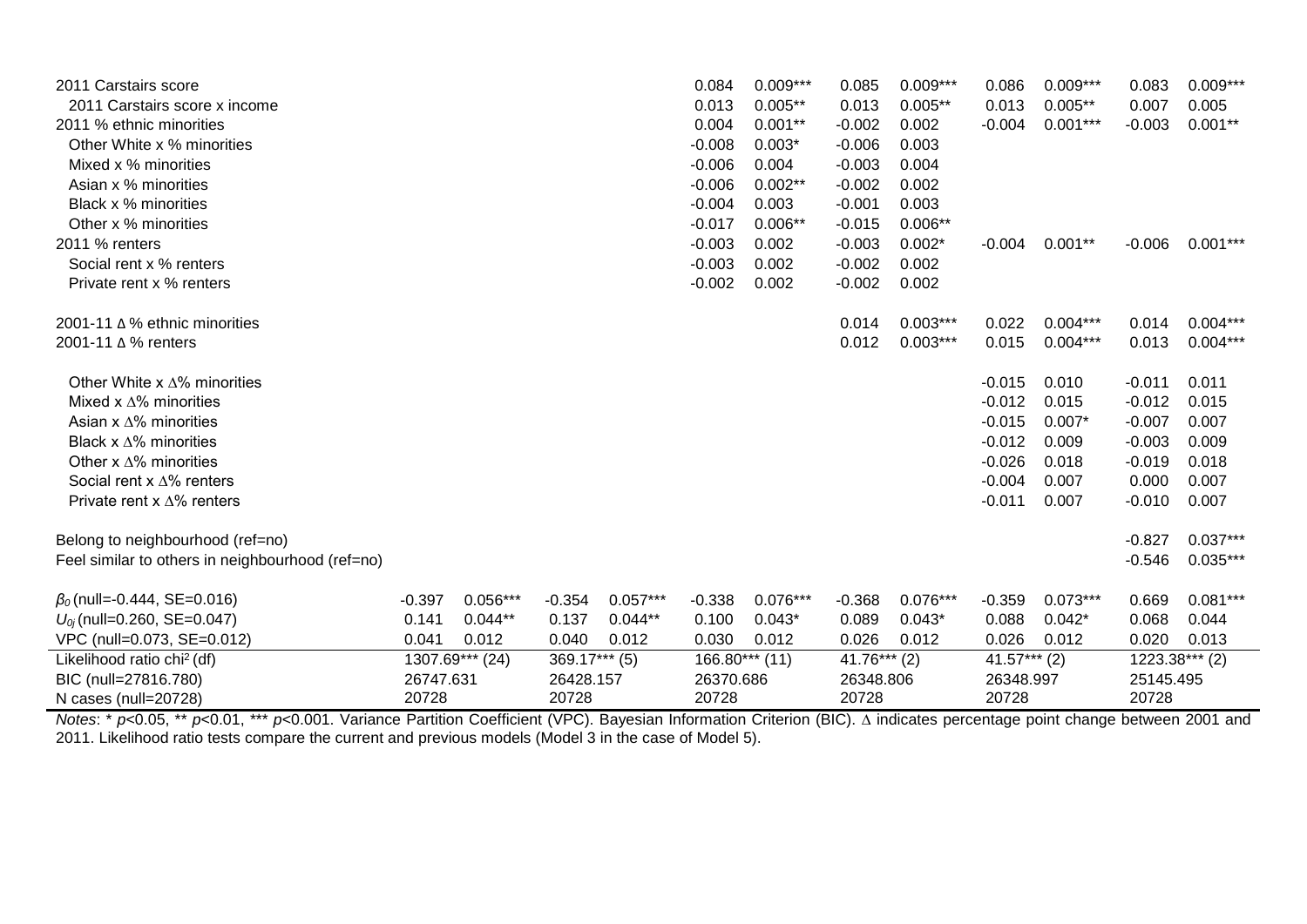| Table 4. Predicted probabilities of desiring to move |                   |                                               |                     |  |  |  |  |  |  |  |  |
|------------------------------------------------------|-------------------|-----------------------------------------------|---------------------|--|--|--|--|--|--|--|--|
| <b>Hypothesis 1 (Model 4)</b>                        |                   | Change in neighbourhood composition 2001-2011 |                     |  |  |  |  |  |  |  |  |
|                                                      | -1 Std. Dev.      | Mean                                          | +1 Std. Dev.        |  |  |  |  |  |  |  |  |
| $\Delta$ % minorities                                | $0.40(0.38-0.42)$ | $0.43(0.42 - 0.44)$                           | $0.46(0.44 - 0.47)$ |  |  |  |  |  |  |  |  |
| $\Delta$ % renters                                   | $0.41(0.40-0.43)$ | $0.43(0.42 - 0.44)$                           | $0.45(0.43 - 0.46)$ |  |  |  |  |  |  |  |  |
|                                                      |                   |                                               |                     |  |  |  |  |  |  |  |  |
| Hypothesis 2a (Model 5)                              |                   | Change in % ethnic minorities 2001-2011       |                     |  |  |  |  |  |  |  |  |
|                                                      | -1 Std. Dev.      | Mean                                          | +1 Std. Dev.        |  |  |  |  |  |  |  |  |
| <b>White British</b>                                 | $0.39(0.38-0.41)$ | $0.43(0.42-0.45)$                             | $0.47(0.45-0.49)$   |  |  |  |  |  |  |  |  |
| <b>White Other</b>                                   | $0.42(0.36-0.48)$ | $0.43(0.39 - 0.47)$                           | $0.44(0.40-0.49)$   |  |  |  |  |  |  |  |  |
| Mixed                                                | $0.46(0.35-0.57)$ | $0.48(0.41-0.55)$                             | $0.50(0.44 - 0.56)$ |  |  |  |  |  |  |  |  |
| Asian                                                | $0.34(0.29-0.39)$ | $0.35(0.31-0.38)$                             | $0.36(0.33 - 0.39)$ |  |  |  |  |  |  |  |  |
| <b>Black</b>                                         | $0.45(0.38-0.53)$ | $0.47(0.42-0.52)$                             | $0.49(0.45-0.53)$   |  |  |  |  |  |  |  |  |
| Other                                                | $0.49(0.35-0.62)$ | $0.48(0.39 - 0.57)$                           | $0.47(0.40-0.55)$   |  |  |  |  |  |  |  |  |
|                                                      |                   |                                               |                     |  |  |  |  |  |  |  |  |
| <b>Hypothesis 2b (Model 5)</b>                       |                   | <b>Change in % renters 2001-2011</b>          |                     |  |  |  |  |  |  |  |  |
|                                                      | -1 Std. Dev.      | Mean                                          | +1 Std. Dev.        |  |  |  |  |  |  |  |  |
| Ownership                                            | $0.40(0.38-0.42)$ | $0.42(0.41-0.44)$                             | $0.44(0.43-0.46)$   |  |  |  |  |  |  |  |  |
| Social rent                                          | $0.40(0.37-0.42)$ | $0.41(0.39-0.43)$                             | $0.43(0.40-0.46)$   |  |  |  |  |  |  |  |  |
| Private rent                                         | $0.46(0.43-0.49)$ | $0.47(0.44-0.49)$                             | $0.47(0.45-0.50)$   |  |  |  |  |  |  |  |  |
|                                                      |                   |                                               |                     |  |  |  |  |  |  |  |  |
| Hypothesis 3 (Model 6)                               |                   | Change in neighbourhood composition 2001-2011 |                     |  |  |  |  |  |  |  |  |
|                                                      |                   | Mean                                          |                     |  |  |  |  |  |  |  |  |
| Belong to neighbourhood                              |                   | $0.36(0.35-0.37)$                             |                     |  |  |  |  |  |  |  |  |
| Do not belong to neighbourhood                       |                   | $0.56(0.55-0.58)$                             |                     |  |  |  |  |  |  |  |  |
| Feel similar to neighbours                           |                   | $0.37(0.36-0.39)$                             |                     |  |  |  |  |  |  |  |  |
| Do not feel similar to neighbours                    |                   | $0.51(0.49-0.52)$                             |                     |  |  |  |  |  |  |  |  |

*Notes:* All covariates fixed at sample means. Random effects set to zero. 95% confidence intervals in parentheses. -1 (+1) standard deviation refers to neighbourhoods experiencing levels of change that are one standard deviation below (above) the mean (Table 2 for values).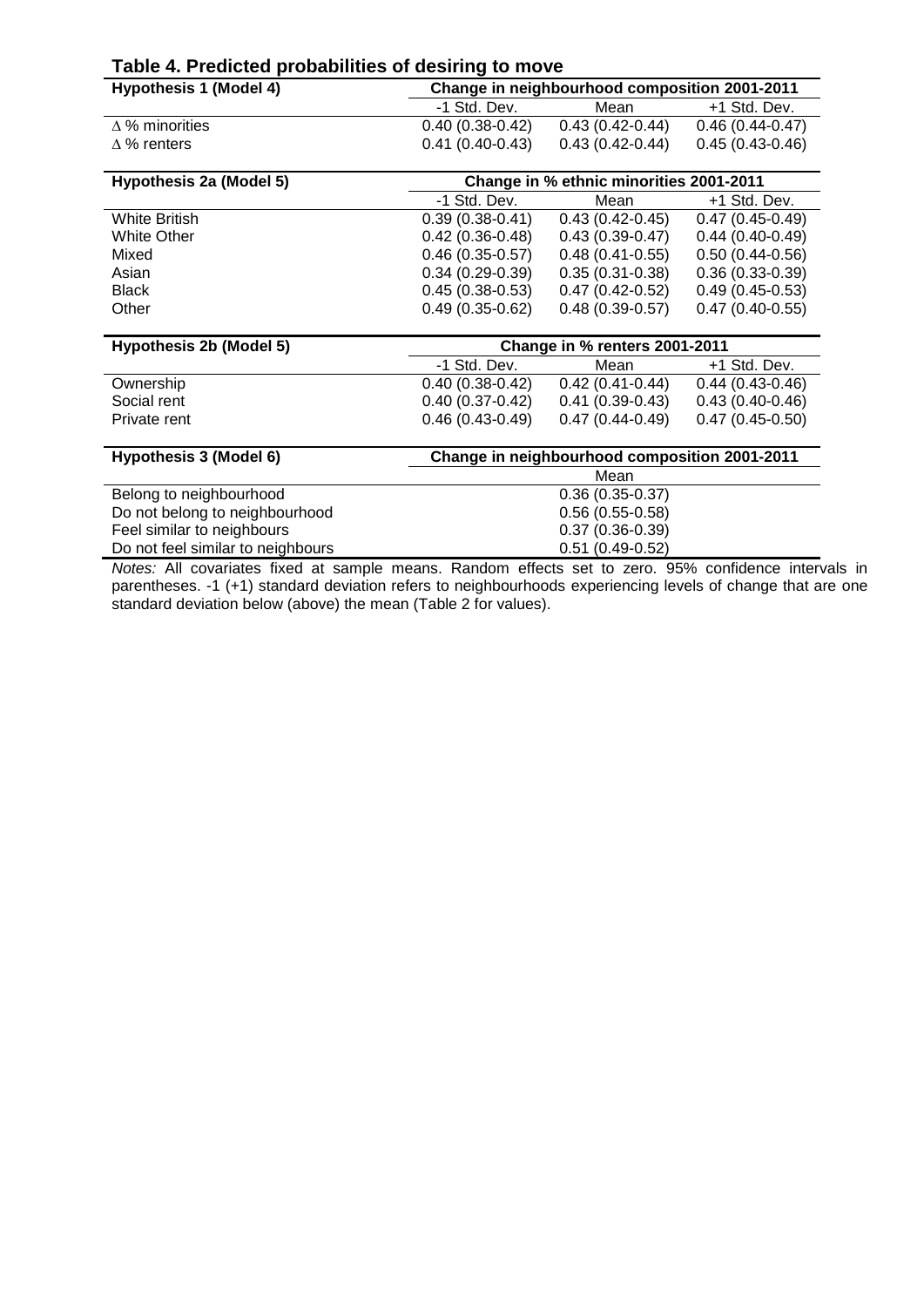| <b>Variables</b>                 |          | Model 1    |          | Model 2    |          | Model 3    |          | Model 4    |          | Model 5    |
|----------------------------------|----------|------------|----------|------------|----------|------------|----------|------------|----------|------------|
|                                  | Coeff.   | <b>SE</b>  | Coeff.   | <b>SE</b>  | Coeff.   | <b>SE</b>  | Coeff.   | <b>SE</b>  | Coeff.   | <b>SE</b>  |
| Age                              | $-0.026$ | $0.001***$ | $-0.022$ | $0.001***$ | $-0.020$ | $0.001***$ | $-0.020$ | $0.001***$ | $-0.020$ | $0.001***$ |
| Age <sup>2</sup>                 | $-0.000$ | $0.000***$ | $-0.001$ | $0.000***$ | $-0.001$ | $0.000***$ | $-0.001$ | $0.000***$ | $-0.001$ | $0.000***$ |
| Female (ref=male)                | 0.040    | 0.028      | 0.044    | 0.028      | 0.056    | $0.028*$   | 0.057    | $0.028*$   | 0.057    | $0.028*$   |
| Partnership status (ref=married) |          |            |          |            |          |            |          |            |          |            |
| Single                           | 0.107    | $0.034**$  | 0.249    | $0.038***$ | 0.212    | $0.038***$ | 0.209    | $0.038***$ | 0.211    | $0.038***$ |
| Cohabiting                       | 0.174    | $0.047***$ | 0.157    | $0.048**$  | 0.128    | $0.048**$  | 0.128    | $0.048**$  | 0.128    | $0.048**$  |
| Lives with children (ref=no)     | 0.042    | 0.034      | $-0.169$ | $0.040***$ | $-0.151$ | $0.040***$ | $-0.151$ | $0.040***$ | $-0.152$ | $0.040***$ |
| Poor health (ref=good or better) | 0.281    | $0.034***$ | 0.264    | $0.035***$ | 0.238    | $0.035***$ | 0.234    | $0.035***$ | 0.234    | $0.035***$ |
| Education level (ref=school)     |          |            |          |            |          |            |          |            |          |            |
| University                       | $-0.078$ | $0.033*$   | $-0.034$ | 0.033      | 0.001    | 0.034      | 0.006    | 0.033      | 0.007    | 0.033      |
| Basic/none                       | $-0.085$ | $0.037*$   | $-0.118$ | $0.037**$  | $-0.149$ | $0.037***$ | $-0.150$ | $0.037***$ | $-0.151$ | $0.037***$ |
| Employment status (ref=employed) |          |            |          |            |          |            |          |            |          |            |
| Unemployed                       | 0.120    | 0.069      | 0.101    | 0.070      | 0.089    | 0.070      | 0.088    | 0.069      | 0.086    | 0.069      |
| Inactive                         | $-0.074$ | $0.036*$   | $-0.094$ | $0.037*$   | $-0.086$ | $0.037*$   | $-0.084$ | $0.037*$   | $-0.084$ | $0.037*$   |
| Ln household income              | $-0.011$ | 0.014      | $-0.007$ | 0.014      | $-0.016$ | 0.015      | $-0.013$ | 0.015      | $-0.014$ | 0.015      |
| Number of vehicles (ref=1)       |          |            |          |            |          |            |          |            |          |            |
| $\pmb{0}$                        | 0.019    | 0.037      | $-0.103$ | $0.039**$  | $-0.148$ | $0.040***$ | $-0.140$ | $0.040***$ | $-0.142$ | $0.039***$ |
| $\mathbf 2$                      | $-0.174$ | $0.036***$ | $-0.097$ | $0.037**$  | $-0.010$ | 0.037      | $-0.005$ | 0.037      | $-0.008$ | 0.037      |
| 3 or more                        | $-0.245$ | $0.060***$ | $-0.229$ | $0.060***$ | $-0.100$ | 0.061      | $-0.093$ | 0.061      | $-0.097$ | 0.061      |
| Years in dwelling (ref=>=20)     |          |            |          |            |          |            |          |            |          |            |
| $\leq$ =1                        | $-0.204$ | $0.053***$ | $-0.383$ | $0.057***$ | $-0.322$ | $0.058***$ | $-0.343$ | $0.058***$ | $-0.338$ | $0.058***$ |
| $2 - 4$                          | 0.086    | 0.047      | $-0.015$ | 0.048      | 0.033    | 0.049      | 0.018    | 0.049      | 0.020    | 0.049      |
| $5-9$                            | 0.124    | $0.045**$  | 0.060    | 0.046      | 0.097    | $0.046*$   | 0.085    | 0.046      | 0.087    | 0.046      |
| $10 - 19$                        | 0.072    | 0.043      | 0.013    | 0.044      | 0.046    | 0.044      | 0.042    | 0.044      | 0.044    | 0.044      |
| Ethnicity (ref=White British)    |          |            |          |            |          |            |          |            |          |            |
| Other White                      | 0.099    | 0.068      | $-0.037$ | 0.069      | 0.199    | 0.109      | 0.172    | 0.109      | 0.069    | 0.107      |
| Mixed                            | 0.471    | $0.100***$ | 0.341    | $0.101***$ | 0.239    | 0.197      | 0.167    | 0.197      | 0.287    | 0.185      |
| Asian                            | $-0.170$ | $0.046***$ | $-0.326$ | $0.048***$ | $-0.276$ | $0.107*$   | $-0.424$ | $0.111***$ | $-0.278$ | $0.095**$  |
| <b>Black</b>                     | 0.430    | $0.054***$ | 0.230    | $0.056***$ | 0.256    | 0.142      | 0.100    | 0.145      | 0.171    | 0.122      |
| Other ethnicity                  | 0.230    | $0.117*$   | 0.039    | 0.119      | 0.473    | 0.242      | 0.400    | 0.242      | 0.273    | 0.212      |
| Housing tenure (ref=ownership)   |          |            |          |            |          |            |          |            |          |            |
| Social rent                      |          |            | 0.031    | 0.044      | 0.179    | 0.101      | 0.149    | 0.101      | 0.024    | 0.050      |
| Private rent                     |          |            | 0.212    | $0.046***$ | 0.269    | $0.088**$  | 0.265    | $0.088**$  | 0.276    | $0.057***$ |
| Ln roomstress                    |          |            | 0.427    | $0.038***$ | 0.353    | $0.038***$ | 0.349    | $0.038***$ | 0.353    | $0.038***$ |
| Flat/other dwelling (ref=house)  |          |            | 0.232    | $0.045***$ | 0.241    | $0.046***$ | 0.250    | $0.046***$ | 0.246    | $0.046***$ |
| Flat/other x lives with children |          |            | 0.663    | $0.083***$ | 0.666    | $0.083***$ | 0.680    | $0.083***$ | 0.669    | $0.083***$ |

|  | Appendix Table A1. Multilevel logistic regression models of desiring to move in England and Wales for all respondents |  |  |  |  |
|--|-----------------------------------------------------------------------------------------------------------------------|--|--|--|--|
|--|-----------------------------------------------------------------------------------------------------------------------|--|--|--|--|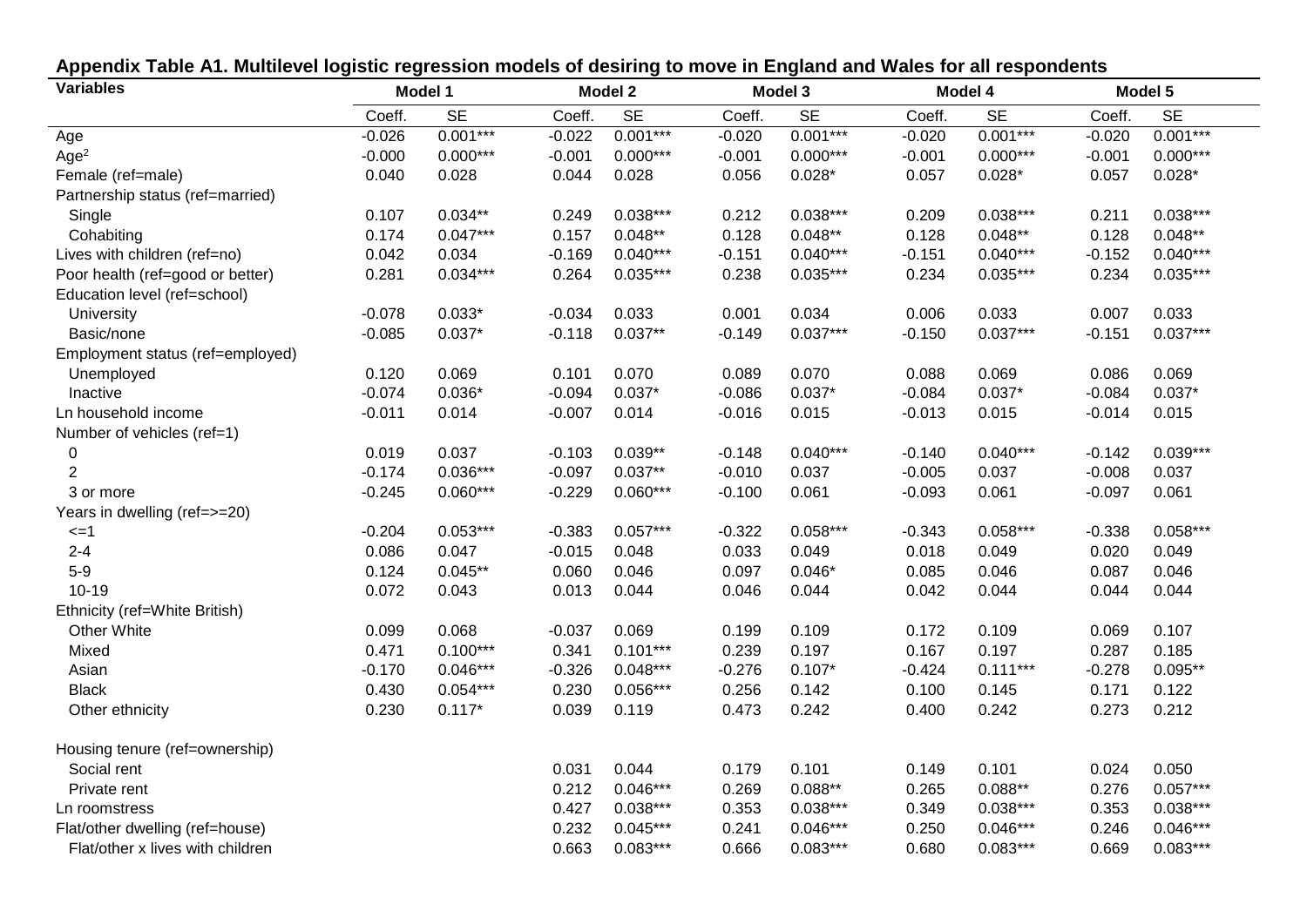| 2011 Carstairs score                   |                 |            |               |            | 0.079          | $0.008***$ | 0.079          | $0.008***$ | 0.079          | $0.008***$ |
|----------------------------------------|-----------------|------------|---------------|------------|----------------|------------|----------------|------------|----------------|------------|
| 2011 Carstairs score x income          |                 |            |               |            | 0.011          | $0.004**$  | 0.011          | $0.004**$  | 0.011          | $0.004**$  |
| 2011 % ethnic minorities               |                 |            |               |            | 0.002          | $0.001*$   | $-0.003$       | $0.001*$   | $-0.005$       | $0.001***$ |
| Other White x % ethnic minorities      |                 |            |               |            | $-0.009$       | $0.003***$ | $-0.008$       | $0.003**$  |                |            |
| Mixed x % minorities                   |                 |            |               |            | $-0.002$       | 0.004      | 0.001          | 0.004      |                |            |
| Asian x % minorities                   |                 |            |               |            | $-0.006$       | $0.002**$  | $-0.002$       | 0.002      |                |            |
| Black x % minorities                   |                 |            |               |            | $-0.005$       | $0.002*$   | $-0.001$       | 0.003      |                |            |
| Other x % minorities                   |                 |            |               |            | $-0.012$       | $0.004**$  | $-0.009$       | $0.004*$   |                |            |
| 2011 % renters                         |                 |            |               |            | $-0.001$       | 0.001      | $-0.002$       | 0.001      | $-0.003$       | $0.001*$   |
| Social rent x % renters                |                 |            |               |            | $-0.005$       | $0.002*$   | $-0.003$       | 0.002      |                |            |
| Private rent x % renters               |                 |            |               |            | $-0.001$       | 0.002      | $-0.001$       | 0.002      |                |            |
| 2001-11 $\Delta$ % ethnic minorities   |                 |            |               |            |                |            | 0.014          | $0.003***$ | 0.022          | $0.003***$ |
| 2001-11 ∆ % renters                    |                 |            |               |            |                |            | 0.010          | $0.003***$ | 0.015          | $0.003***$ |
| Other White $x \Delta$ % minorities    |                 |            |               |            |                |            |                |            | $-0.014$       | 0.009      |
| Mixed x $\Delta\%$ minorities          |                 |            |               |            |                |            |                |            | $-0.005$       | 0.013      |
| Asian x $\Delta$ % minorities          |                 |            |               |            |                |            |                |            | $-0.016$       | $0.006**$  |
| Black $x \triangle $ % minorities      |                 |            |               |            |                |            |                |            | $-0.008$       | 0.007      |
| Other x $\Delta$ % minorities          |                 |            |               |            |                |            |                |            | $-0.024$       | 0.014      |
| Social rent $x \Delta\%$ renters       |                 |            |               |            |                |            |                |            | $-0.011$       | 0.006      |
| Private rent x $\Delta$ % renters      |                 |            |               |            |                |            |                |            | $-0.010$       | 0.006      |
|                                        |                 |            |               |            |                |            |                |            |                |            |
| $\beta_0$ (null=-0.434, SE=0.014)      | $-0.409$        | $0.050***$ | $-0.375$      | $0.051***$ | $-0.390$       | $0.068***$ | $-0.414$       | $0.068***$ | $-0.404$       | $0.065***$ |
| $U_{0i}$ (null=0.194, SE=0.036)        | 0.090           | $0.034**$  | 0.092         | $0.034**$  | 0.062          | 0.033      | 0.049          | 0.033      | 0.050          | 0.033      |
| VPC (null=0.056, SE=0.010)             | 0.027           | 0.010      | 0.027         | 0.010      | 0.018          | 0.010      | 0.015          | 0.010      | 0.015          | 0.010      |
| Likelihood ratio chi <sup>2</sup> (df) | 1697.31*** (24) |            | 409.79*** (5) |            | 192.19*** (11) |            | $51.50***$ (2) |            | $52.68***$ (2) |            |
| BIC (null=34718.962)                   | 33265.489       |            | 32906.502     |            | 32826.074      |            | 32794.889      |            | 32793.711      |            |
| N respondents (null=25845)             | 25845           |            | 25845         |            | 25845          |            | 25845          |            | 25845          |            |

*Notes*: \* *p*<0.05, \*\* *p*<0.01, \*\*\* *p*<0.001. Variance Partition Coefficient (VPC). Bayesian Information Criterion (BIC). ∆ indicates percentage point change between 2001 and 2011. Likelihood ratio tests compare the current and previous models (Model 3 in the case of Model 5).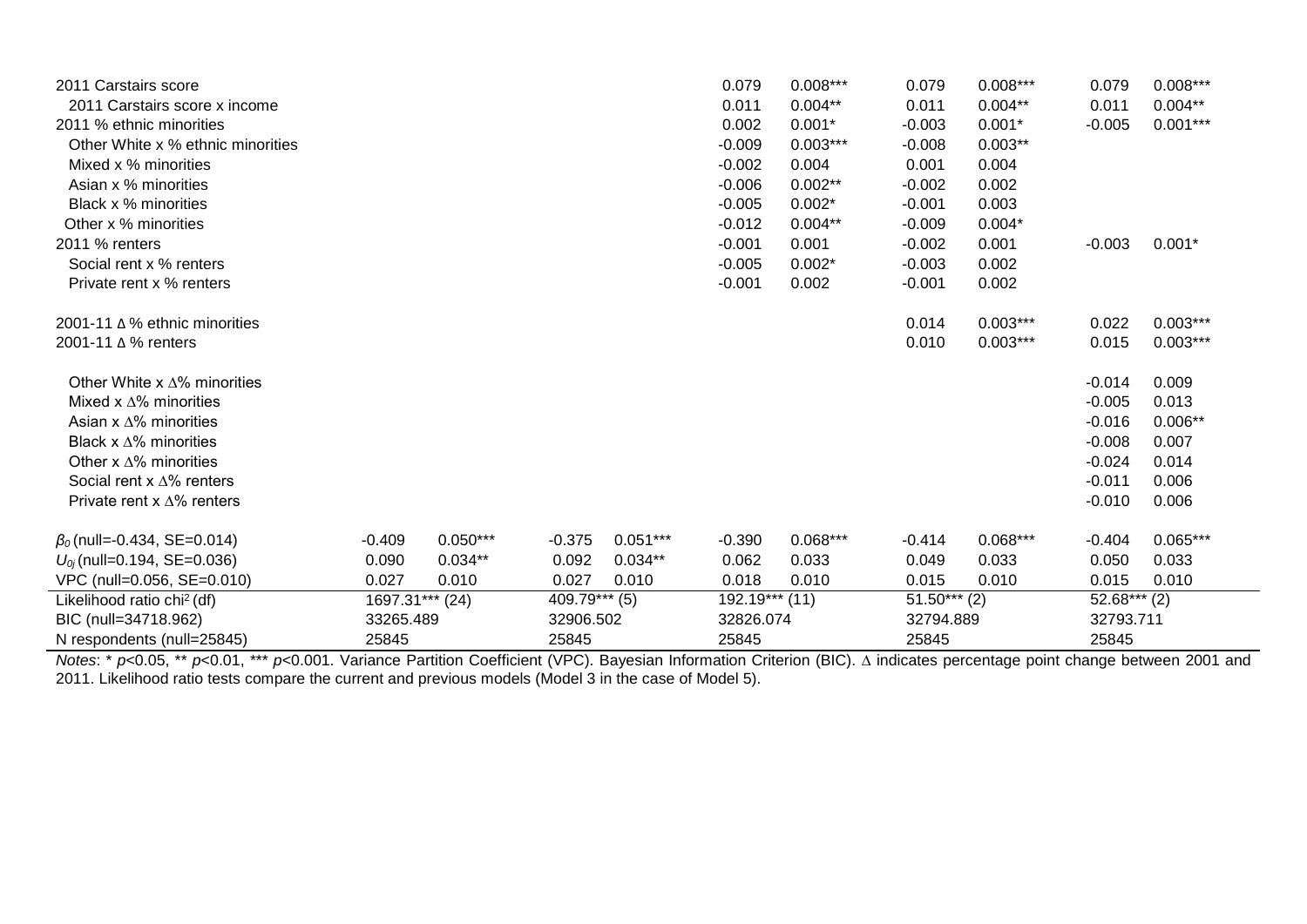| <b>Variables</b>                 |          | Model 1    |          | Model 2    |          | Model 3    | Model 4  |            |          | Model 5    | Model 6  |            |
|----------------------------------|----------|------------|----------|------------|----------|------------|----------|------------|----------|------------|----------|------------|
|                                  | Coeff.   | <b>SE</b>  | Coeff.   | <b>SE</b>  | Coeff.   | <b>SE</b>  | Coeff.   | <b>SE</b>  | Coeff.   | <b>SE</b>  | Coeff.   | <b>SE</b>  |
| Age                              | $-0.028$ | $0.002***$ | $-0.022$ | $0.002***$ | $-0.021$ | $0.002***$ | $-0.021$ | $0.002***$ | $-0.021$ | $0.002***$ | $-0.016$ | $0.002***$ |
| Age <sup>2</sup>                 | $-0.000$ | $0.000***$ | $-0.000$ | $0.000***$ | $-0.000$ | $0.000***$ | $-0.000$ | $0.000***$ | $-0.000$ | $0.000***$ | $-0.000$ | $0.000***$ |
| Female (ref=male)                | 0.024    | 0.033      | 0.029    | 0.034      | 0.041    | 0.034      | 0.043    | 0.034      | 0.042    | 0.034      | 0.062    | 0.035      |
| Partnership status (ref=married) |          |            |          |            |          |            |          |            |          |            |          |            |
| Single                           | 0.115    | $0.042**$  | 0.267    | $0.047***$ | 0.237    | $0.047***$ | 0.230    | $0.047***$ | 0.228    | $0.047***$ | 0.179    | $0.048***$ |
| Cohabiting                       | 0.177    | $0.055**$  | 0.162    | $0.055**$  | 0.130    | $0.055*$   | 0.130    | $0.055*$   | 0.126    | $0.055*$   | 0.101    | 0.057      |
| Lives with children (ref=no)     | 0.023    | 0.040      | $-0.168$ | $0.046***$ | $-0.148$ | $0.047**$  | $-0.146$ | $0.047**$  | $-0.149$ | $0.047**$  | $-0.090$ | 0.049      |
| Poor health (ref=good or better) | 0.259    | $0.041***$ | 0.230    | $0.042***$ | 0.209    | $0.042***$ | 0.203    | $0.042***$ | 0.202    | $0.042***$ | 0.134    | $0.044**$  |
| Education level (ref=school)     |          |            |          |            |          |            |          |            |          |            |          |            |
| University                       | $-0.139$ | $0.037***$ | $-0.095$ | $0.038*$   | $-0.059$ | 0.039      | $-0.048$ | 0.039      | $-0.047$ | 0.039      | $-0.093$ | $0.041*$   |
| Basic/none                       | $-0.039$ | 0.044      | $-0.071$ | 0.044      | $-0.099$ | $0.045*$   | $-0.102$ | $0.045*$   | $-0.103$ | $0.045*$   | $-0.024$ | 0.046      |
| Employment status (ref=employed) |          |            |          |            |          |            |          |            |          |            |          |            |
| Unemployed                       | 0.104    | 0.084      | 0.089    | 0.085      | 0.088    | 0.085      | 0.082    | 0.086      | 0.082    | 0.086      | 0.103    | 0.090      |
| Inactive                         | $-0.063$ | 0.043      | $-0.073$ | 0.044      | $-0.063$ | 0.045      | $-0.062$ | 0.045      | $-0.059$ | 0.045      | $-0.034$ | 0.046      |
| Ln household income              | $-0.013$ | 0.018      | $-0.004$ | 0.018      | $-0.002$ | 0.019      | 0.001    | 0.019      | 0.000    | 0.019      | 0.010    | 0.020      |
| Number of vehicles (ref=1)       |          |            |          |            |          |            |          |            |          |            |          |            |
| 0                                | 0.005    | 0.046      | $-0.122$ | $0.048*$   | $-0.183$ | $0.049***$ | $-0.167$ | $0.049***$ | $-0.164$ | $0.049***$ | $-0.125$ | $0.051*$   |
| $\overline{2}$                   | $-0.159$ | $0.043***$ | $-0.093$ | $0.043*$   | $-0.015$ | 0.044      | $-0.011$ | 0.044      | $-0.008$ | 0.044      | $-0.027$ | 0.045      |
| 3 or more                        | $-0.220$ | $0.067***$ | $-0.221$ | $0.067**$  | $-0.109$ | 0.069      | $-0.103$ | 0.069      | $-0.098$ | 0.069      | $-0.119$ | 0.070      |
| Years in dwelling (ref=>=20)     |          |            |          |            |          |            |          |            |          |            |          |            |
| <=1                              | $-0.255$ | $0.068***$ | $-0.424$ | $0.071***$ | $-0.363$ | $0.072***$ | $-0.381$ | $0.072***$ | $-0.371$ | $0.072***$ | $-0.549$ | $0.074***$ |
| $2 - 4$                          | 0.058    | 0.059      | $-0.039$ | 0.060      | 0.010    | 0.060      | $-0.001$ | 0.060      | $-0.001$ | 0.060      | $-0.132$ | $0.061*$   |
| $5-9$                            | 0.114    | $0.057*$   | 0.054    | 0.057      | 0.091    | 0.058      | 0.084    | 0.058      | 0.086    | 0.058      | 0.006    | 0.059      |
| $10 - 19$                        | 0.046    | 0.052      | $-0.014$ | 0.053      | 0.021    | 0.053      | 0.018    | 0.053      | 0.020    | 0.053      | $-0.031$ | 0.055      |
| Ethnicity (ref=White British)    |          |            |          |            |          |            |          |            |          |            |          |            |
| Other White                      | 0.095    | 0.078      | $-0.038$ | 0.080      | 0.075    | 0.122      | 0.038    | 0.124      | $-0.035$ | 0.127      | $-0.090$ | 0.130      |
| Mixed                            | 0.351    | $0.133**$  | 0.203    | 0.135      | 0.335    | 0.243      | 0.277    | 0.245      | 0.314    | 0.240      | 0.367    | 0.255      |
| Asian                            | $-0.212$ | $0.065**$  | $-0.330$ | $0.066***$ | $-0.287$ | $0.143*$   | $-0.409$ | $0.148**$  | $-0.309$ | $0.135*$   | $-0.248$ | 0.138      |
| <b>Black</b>                     | 0.415    | $0.073***$ | 0.203    | $0.075**$  | 0.318    | 0.190      | 0.175    | 0.194      | 0.286    | 0.170      | 0.270    | 0.186      |
| Other ethnicity                  | 0.450    | $0.175*$   | 0.244    | 0.178      | 0.793    | $0.326*$   | 0.738    | $0.327*$   | 0.549    | 0.302      | 0.457    | 0.310      |
| Housing tenure (ref=ownership)   |          |            |          |            |          |            |          |            |          |            |          |            |
| Social rent                      |          |            | 0.009    | 0.054      | $-0.064$ | 0.125      | $-0.094$ | 0.125      | $-0.005$ | 0.061      | $-0.009$ | 0.063      |
| Private rent                     |          |            | 0.152    | $0.053**$  | 0.113    | 0.106      | 0.116    | 0.106      | 0.241    | $0.068***$ | 0.193    | $0.071**$  |
| Ln roomstress                    |          |            | 0.481    | $0.047***$ | 0.415    | $0.048***$ | 0.408    | $0.048***$ | 0.409    | $0.048***$ | 0.419    | $0.049***$ |
| Flat/other dwelling (ref=house)  |          |            | 0.252    | $0.059***$ | 0.248    | $0.060***$ | 0.262    | $0.061***$ | 0.266    | $0.061***$ | 0.238    | $0.063***$ |
| Flat/other x children            |          |            | 0.665    | $0.113***$ | 0.676    | $0.115***$ | 0.684    | $0.115***$ | 0.678    | $0.115***$ | 0.710    | $0.120***$ |

|  |  | Appendix Table A2. Weighted single-level logistic regression models of desiring to move in England and Wales |
|--|--|--------------------------------------------------------------------------------------------------------------|
|  |  |                                                                                                              |